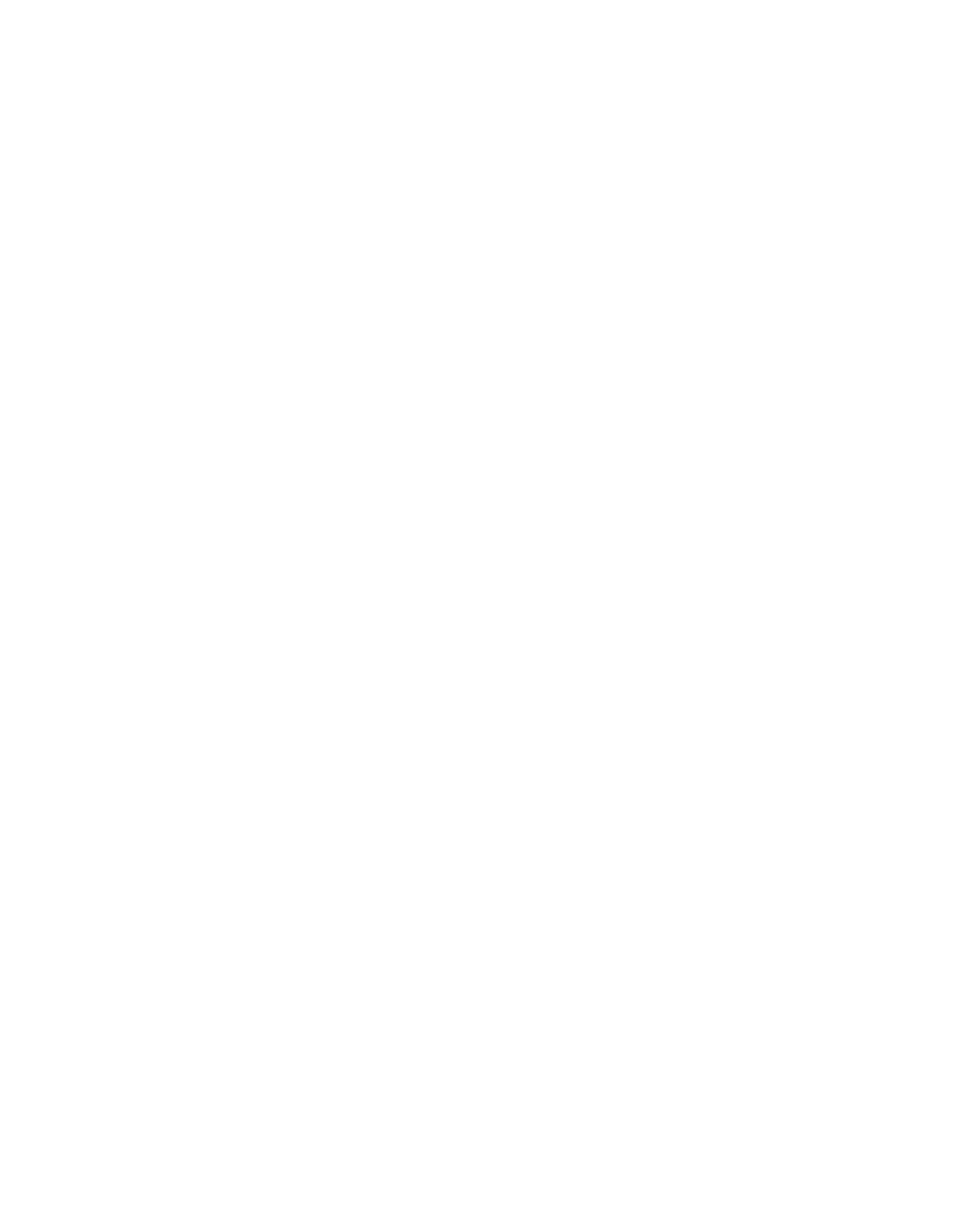# Unit  $-1$ Role of Commercial Banks

Learning Objectives:

After completion of the unit, you should be able to:

- Understand the definition of a bank.
- Know the functions of RBI.  $\mathbb{R}$
- Make out the classification of banks.
- $\mathbb{L}$ Understand the functions of commercial banks.
- Appreciate the role of commercial banks in the economy.

# Structure :

Definition of Bank Evolution of Commercial Banks in India Central Banking Authority- RBI Classification of Banks Functions of Commercial Banks Role of Commercial Banks Summary Key Terms Self Assessment Questions with Answers Further Readings

1.11Model Questions

# DEFINITION OF BANK

In India, the definition of the business of banking has been given in the Banking Regulation Act, (BR Act), 1949. According to Section 5(c) of the BR Act, 'a banking company is a company which transacts the business of banking in India.' Further, Section 5(b) of the BR Act defines banking as, 'accepting, for the purpose of lending or investment, of deposits of money from the public, repayable on demand or otherwise, and withdrawable, by cheque, draft, order or otherwise.' This definition points to the three primary activities of a commercial bank which distinguish it from the other

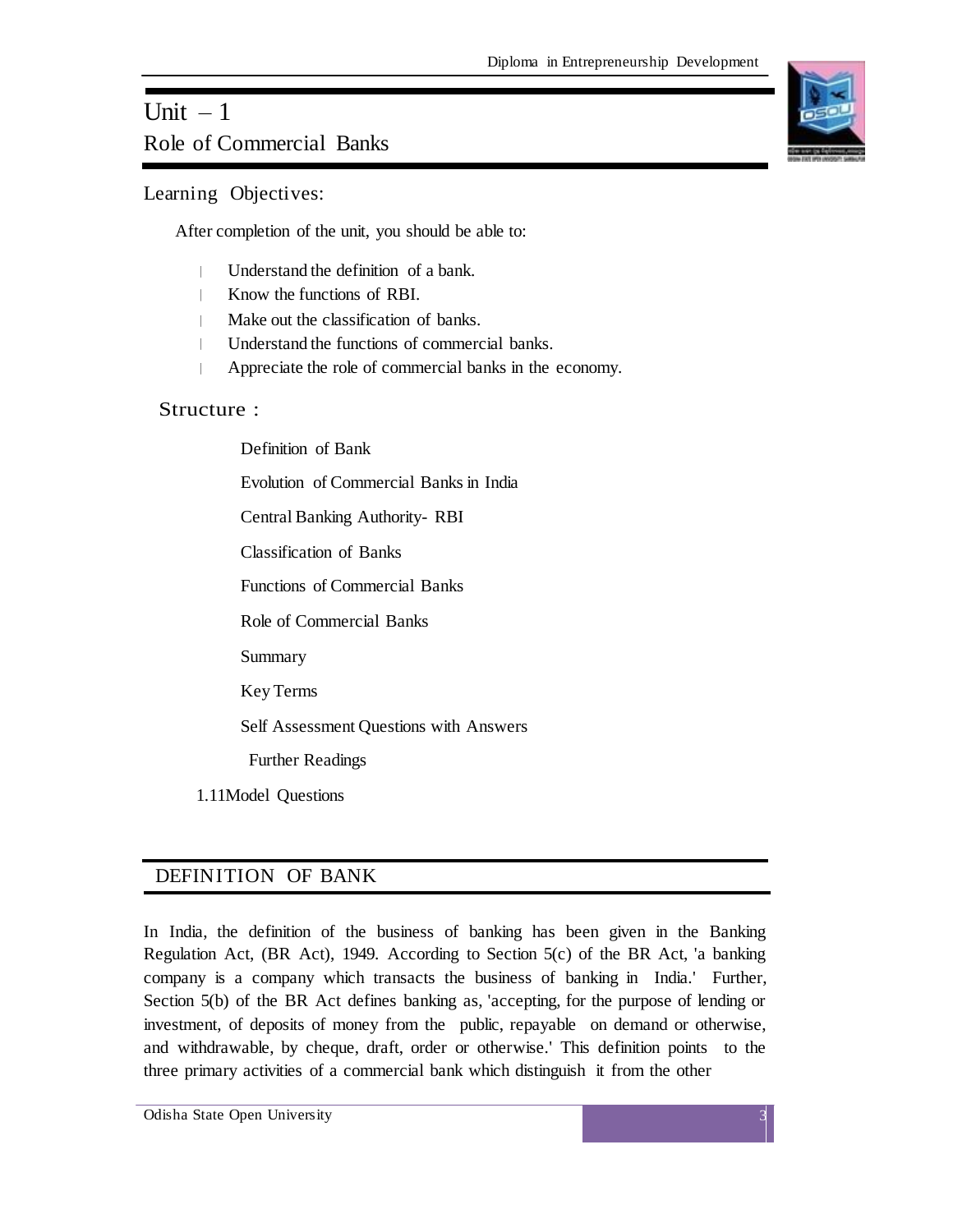financial institutions. These are: (i) maintaining deposit accounts including current accounts, (ii) issue and pay cheques, and (iii) collect cheques for the bank's customers.



# EVOLUTION OF COMMERCIAL BANKS IN INDIA

The commercial banking industry in India started in 1786 with the establishment of the Bank of Bengal in Calcutta. The Indian Government at the time established three Presidency banks, viz., the Bank of Bengal (established in 1809), the Bank of Bombay (established in 1840) and the Bank of Madras (established in 1843). In 1921, the three Presidency banks were amalgamated to form the Imperial Bank of India, which took up the role of a commercial bank, a bankers' bank and a banker to the Government. The Imperial Bank of India was established with mainly European shareholders. It was only with the establishment of Reserve Bank of India (RBI) as the central bank of the country in 1935, that the quasi-central banking role of the Imperial Bank of India came to an end. In 1860, the concept of limited liability was introduced in Indian banking, resulting in the establishment of joint-stock banks. In 1865, the Allahabad Bank was established with purely Indian shareholders. Punjab National Bank came into being in 1895. Between 1906 and 1913, other banks like Bank of India, Central Bank of India, Bank of Baroda, Canara Bank, Indian Bank, and Bank of Mysore were set up. After independence, the Government of India started taking steps to encourage the spread of banking in India. In order to serve the economy in general and the rural sector in particular, the All India Rural Credit Survey Committee recommended the creation of a state-partnered and state-sponsored bank taking over the Imperial Bank of India and integrating with it, the former state-owned and state-associate banks. Accordingly, State Bank of India (SBI) was constituted in 1955. Subsequently in 1959, the State Bank of India (subsidiary bank) Act was passed, enabling the SBI to take over eight former stateassociate banks as its subsidiaries. To better align the banking system to the needs of planning and economic policy, it was considered necessary to have social control over banks. In 1969, 14 of the major private sector banks were nationalized. This was an important milestone in the history of Indian banking. This was followed by the nationalization of another six private banks in 1980. With the nationalization of these banks, the major segment of the banking sector came under the control of the Government. The nationalization of banks imparted major impetus to branch expansion in un-banked rural and semi-urban areas, which in turn resulted in huge deposit mobilization, thereby giving boost to the overall savings rate of the economy. It also resulted in scaling up of lending to agriculture and its allied sectors. However, this arrangement also saw some weaknesses like reduced bank profitability, weak capital bases, and banks getting burdened with large non-performing assets. To create a strong and competitive banking system, a number of reform measures were initiated in early 1990s. The thrust of the reforms was on increasing operational efficiency, strengthening supervision over banks, creating competitive conditions and developing technological and institutional infrastructure. These measures led to the improvement in the financial health, soundness and efficiency of the banking system. One important feature of the

Odisha State Open University 4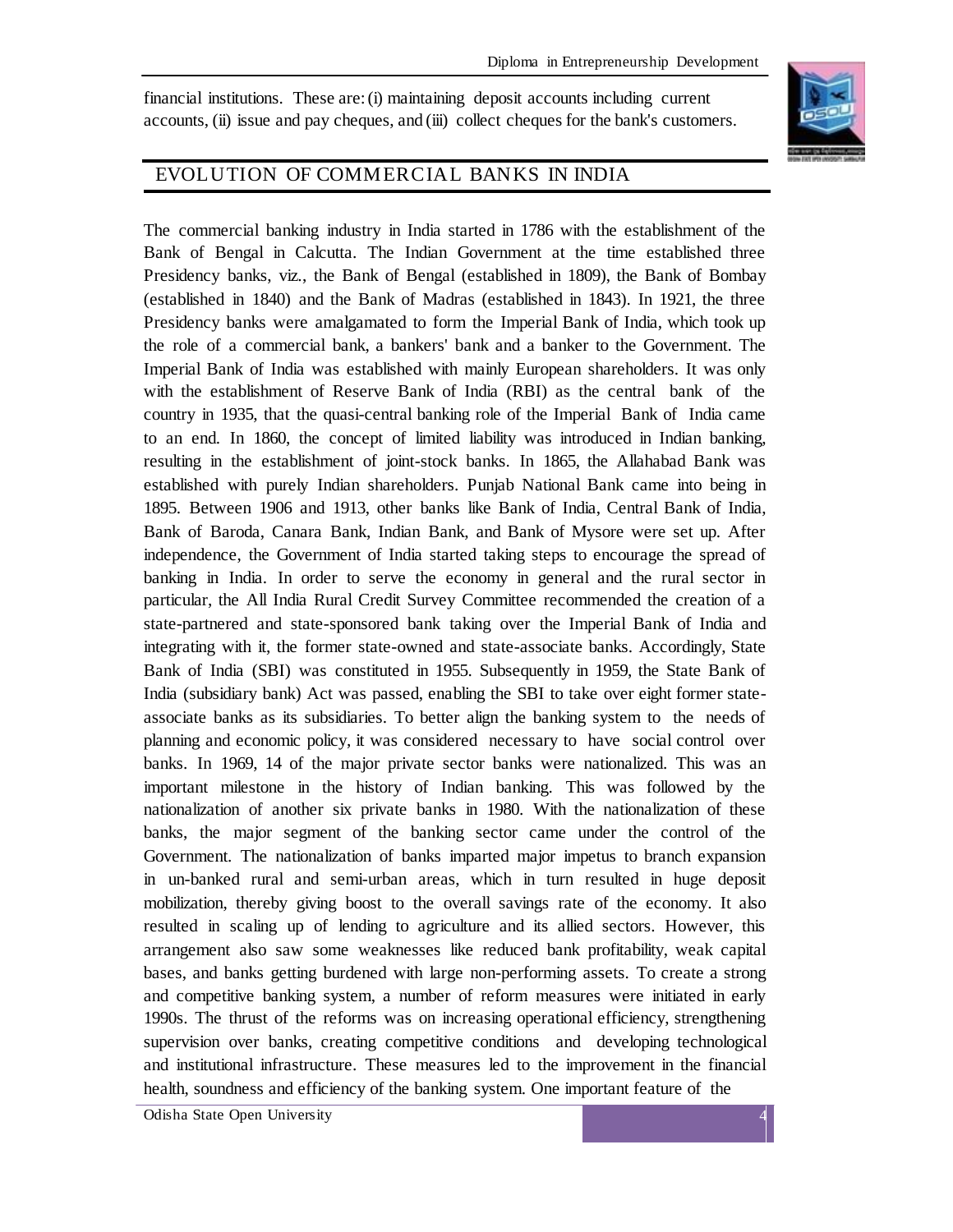reforms of the 1990s was that the entry of new private sector banks was permitted. Following this decision, new banks such as ICICI Bank, HDFC Bank, IDBI Bank and UTI Bank were set up. Commercial banks in India have traditionally focused on meeting the short-term financial needs of industry, trade and agriculture. However, given the increasing sophistication and diversification of the Indian economy, the range of services extended by commercial banks has increased significantly, leading to an overlap with the functions performed by other financial institutions. Further, the share of long-term financing (in total bank financing) to meet capital goods and projectfinancing needs of industry has also increased over the years.



# CENTRAL BANKING AUTHORITY – RBI

The central bank of the country is the Reserve Bank of India (RBI). It was established in April 935 with a share capital of Rs. 5 crores on the basis of the recommendations of the Hilton Young Commission. The share capital was divided into shares of Rs. 100 each fully paid which was entirely owned by private shareholders in the beginning. The Government held shares of nominal value of Rs. 2, 20,000.

Reserve Bank of India was nationalized in the year 1949. The general superintendence and direction of the Bank is entrusted to Central Board of Directors of 20 members, the Governor and four Deputy Governors, one Government official from the Ministry of Finance, ten nominated Directors by the Government to give representation to important elements in the economic life of the country, and four nominated Directors by the Central Government to represent the four local Boards with the headquarters at Mumbai, Kolkata, Chennai and New Delhi. Local Boards consist of five members each Central Government appointed for a term of four years to represent territorial and economic interests and the interests of co-operative and indigenous banks.

The Reserve Bank of India Act, 1934 was commenced on April 1, 1935. The Act, 1934 (II of 1934) provides the statutory basis of the functioning of the Bank.

The Bank was constituted for the need of following:

- $\|$ To regulate the issue of banknotes
- $\mathbb{L}$ To maintain reserves with a view to securing monetary stability and
- $\mathbb{L}$ To operate the credit and currency system of the country to its advantage.

# **Objective**

The Preamble of the Reserve Bank of India describes the basic functions of the Reserve Bank as:"...to regulate the issue of Bank Notes and keeping of reserves with a view to securing monetary stability in India and generally to operate the currency and credit system of the country to its advantage."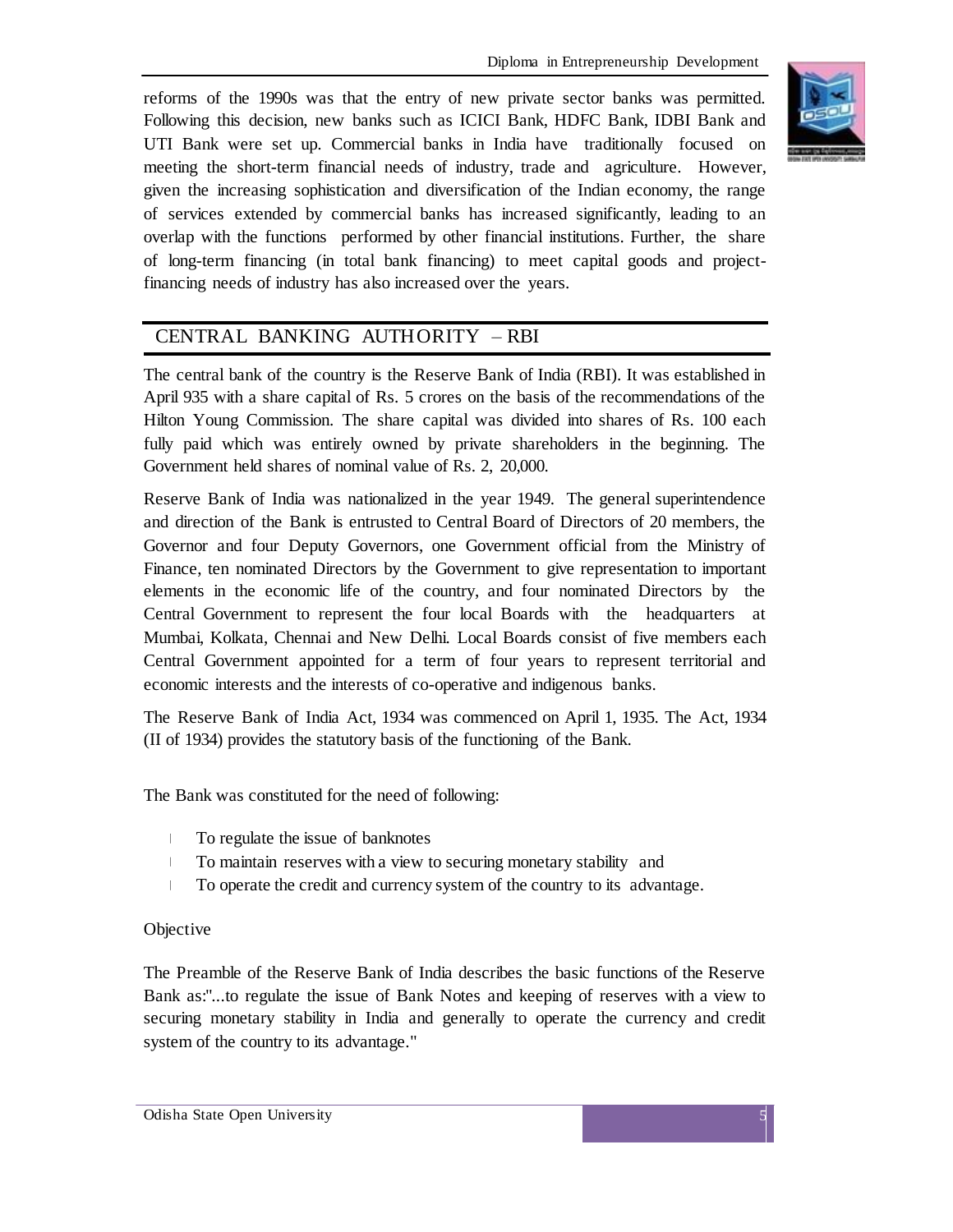# Functions of Reserve Bank of India



The Reserve Bank of India Act of 1934 entrust all the important functions of a central bank the Reserve Bank of India.

## I. Bank of Issue

Under Section 22 of the Reserve Bank of India Act, the Bank has the sole right to issue bank notes of all denominations. The distribution of one rupee notes and coins and small coins all over the country is undertaken by the Reserve Bank as agent of the Government. The Reserve Bank has a separate Issue Department which is entrusted with the issue of currency notes. The assets and liabilities of the Issue Department are kept separate from those of the Banking Department. Originally, the assets of the Issue Department were to consist of not less than two-fifths of gold coin, gold bullion or sterling securities provided the amount of gold was not less than Rs. 40 crores in value. The remaining three-fifths of the assets might be held in rupee coins, Government of India rupee securities, eligible bills of exchange and promissory notes payable in India. Due to the exigencies of the Second World War and the post-was period, these provisions were considerably modified. Since 1957, the Reserve Bank of India is required to maintain gold and foreign exchange reserves of Ra. 200 crores, of which at least Rs. 115 crores should be in gold. The system as it exists today is known as the minimum reserve system.

#### II. Banker to Government

The second important function of the Reserve Bank of India is to act as Government banker, agent and adviser. The Reserve Bank is agent of Central Government and of all State Governments in India excepting that of Jammu and Kashmir. The Reserve Bank has the obligation to transact Government business, via. to keep the cash balances as deposits free of interest, to receive and to make payments on behalf of the Government and to carry out their exchange remittances and other banking operations. The Reserve Bank of India helps the Government - both the Union and the States to float new loans and to manage public debt. The Bank makes ways and means advances to the Governments for 90 days. It makes loans and advances to the States and local authorities. It acts as adviser to the Government on all monetary and banking matters.

# III. Bankers' Bank and Lender of the Last Resort

The Reserve Bank of India acts as the bankers' bank. According to the provisions of the Banking Companies Act of 1949, every scheduled bank was required to maintain with the Reserve Bank a cash balance equivalent to 5% of its demand liabilities and 2 per cent of its time liabilities in India. By an amendment of 1962, the distinction between demand and time liabilities was abolished and banks have been asked to keep cash reserves equal to 3 per cent of their aggregate deposit liabilities. The minimum cash requirements can be changed by the RBI.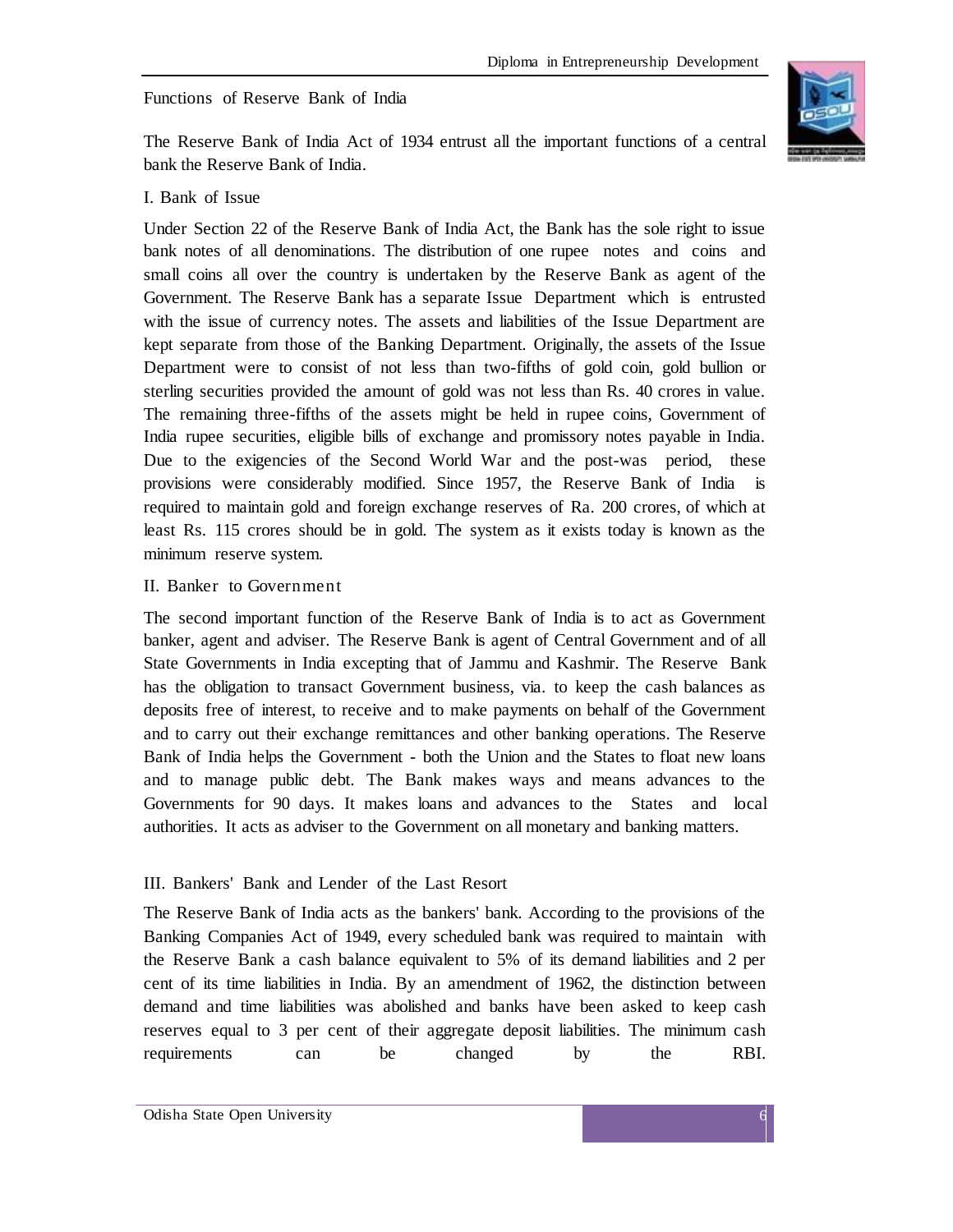The scheduled banks can borrow from the Reserve Bank of India on the basis of eligible securities or get financial accommodation in times of need or stringency by rediscounting bills of exchange. Since commercial banks can always expect the Reserve Bank of India to come to their help in times of banking crisis the Reserve Bank becomes not only the banker's bank but also the lender of the last resort.



#### IV. Controller of Credit

The Reserve Bank of India is the controller of credit i.e. it has the power to influence the volume of credit created by banks in India. It can do so through changing the Bank rate or through open market operations. According to the Banking Regulation Act of 1949, the Reserve Bank of India can ask any particular bank or the whole banking system not to lend to particular groups or persons on the basis of certain types of securities. Since 1956, selective controls of credit are increasingly being used by the Reserve Bank.

The Reserve Bank of India is armed with many more powers to control the Indian money market. Every bank has to get a license from the Reserve Bank of India to do banking business within India, the license can be cancelled by the Reserve Bank of certain stipulated conditions are not fulfilled. Every bank will have to get the permission of the Reserve Bank before it can open a new branch. Each scheduled bank must send a weekly return to the Reserve Bank showing, in detail, its assets and liabilities. This power of the Bank to call for information is also intended to give it effective control of the credit system. The Reserve Bank has also the power to inspect the accounts of any commercial bank.

As supreme banking authority in the country, the Reserve Bank of India, therefore, has the following powers:

(a) It holds the cash reserves of all the scheduled banks.

(b) It controls the credit operations of banks through quantitative and qualitative controls.

(c) It controls the banking system through the system of licensing, inspection and calling for information.

(d) It acts as the lender of the last resort by providing rediscount facilities to scheduled banks.

#### V. Custodian of Foreign Reserves

The Reserve Bank of India has the responsibility to maintain the official rate of exchange. According to the Reserve Bank of India Act of 1934, the Bank was required to buy and sell at fixed rates any amount of sterling in lots of not less than Rs. 10,000. The rate of exchange fixed was Re.  $1 = sh$ . 6d. Since 1935 the Bank was able to maintain the exchange rate fixed at lsh.6d. Though there were periods of extreme pressure in favour of or against the rupee. After India became a member of the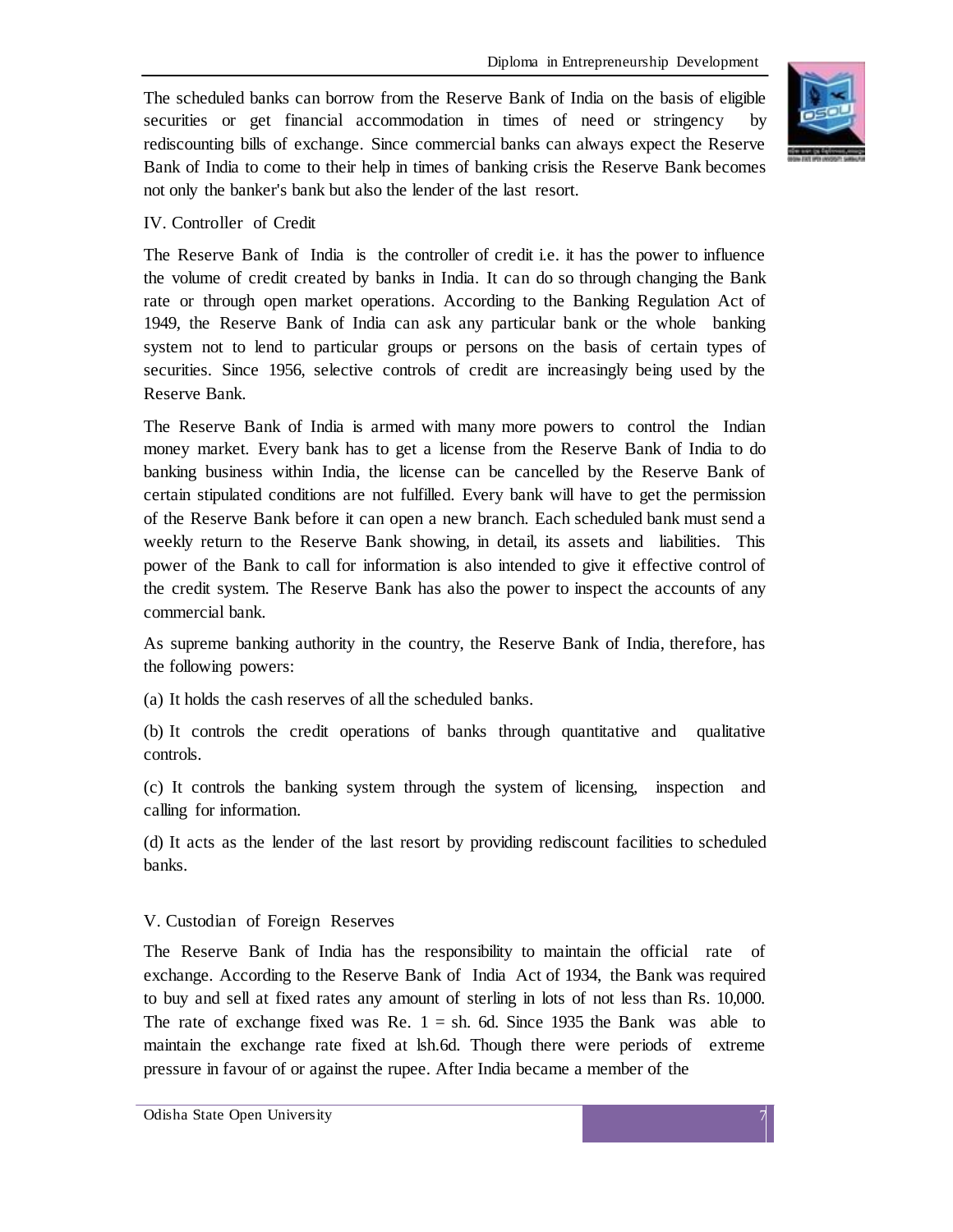International Monetary Fund in 1946, the Reserve Bank has the responsibility of maintaining fixed exchange rates with all other member countries of the IMF.



Besides maintaining the rate of exchange of the rupee, the Reserve Bank has to act as the custodian of India's reserve of international currencies. The vast sterling balances were acquired and managed by the Bank. Further, the RBI has the responsibility of administering the exchange controls of the country.

# VI. Supervisory functions

In addition to its traditional central banking functions, the Reserve bank has certain nonmonetary functions of the nature of supervision of banks and promotion of sound banking in India. The Reserve Bank Act, 1934, and the Banking Regulation Act, 1949 have given the RBI wide powers of supervision and control over commercial and cooperative banks, relating to licensing and establishments, branch expansion, liquidity of their assets, management and methods of working, amalgamation, reconstruction, and liquidation. The RBI is authorized to carry out periodical inspections of the banks and to call for returns and necessary information from them. The nationalization of 14 major Indian scheduled banks in July 1969 has imposed new responsibilities on the RBI for directing the growth of banking and credit policies towards more rapid development of the economy and realization of certain desired social objectives. The supervisory functions of the RBI have helped a great deal in improving the standard of banking in India to develop on sound lines and to improve the methods of their operation.

#### VII. Promotional functions

With economic growth assuming a new urgency since Independence, the range of the Reserve Bank's functions has steadily widened. The Bank now performs a variety of developmental and promotional functions, which, at one time, were regarded as outside the normal scope of central banking. The Reserve Bank was asked to promote banking habit, extend banking facilities to rural and semi-urban areas, and establish and promote new specialized financing agencies. Accordingly, the Reserve Bank has helped in the setting up of the IFCI and the SFC; it set up the Deposit Insurance Corporation in 1962, the Unit Trust of India in 1964, the Industrial Development Bank of India also in 1964, the Agricultural Refinance Corporation of India in 1963 and the Industrial Reconstruction Corporation of India in 1972. These institutions were set up directly or indirectly by the Reserve Bank to promote saving habit and to mobilize savings, and to provide industrial finance as well as agricultural finance. As far back as 1935, the Reserve Bank of India set up the Agricultural Credit Department to provide agricultural credit. But only since 1951 the Bank's role in this field has become extremely important. The Bank has developed the co-operative credit movement to encourage saving, to eliminate moneylenders from the villages and to route its short term credit to agriculture. The RBI has set up the Agricultural Refinance and Development Corporation to provide long-term finance to farmers.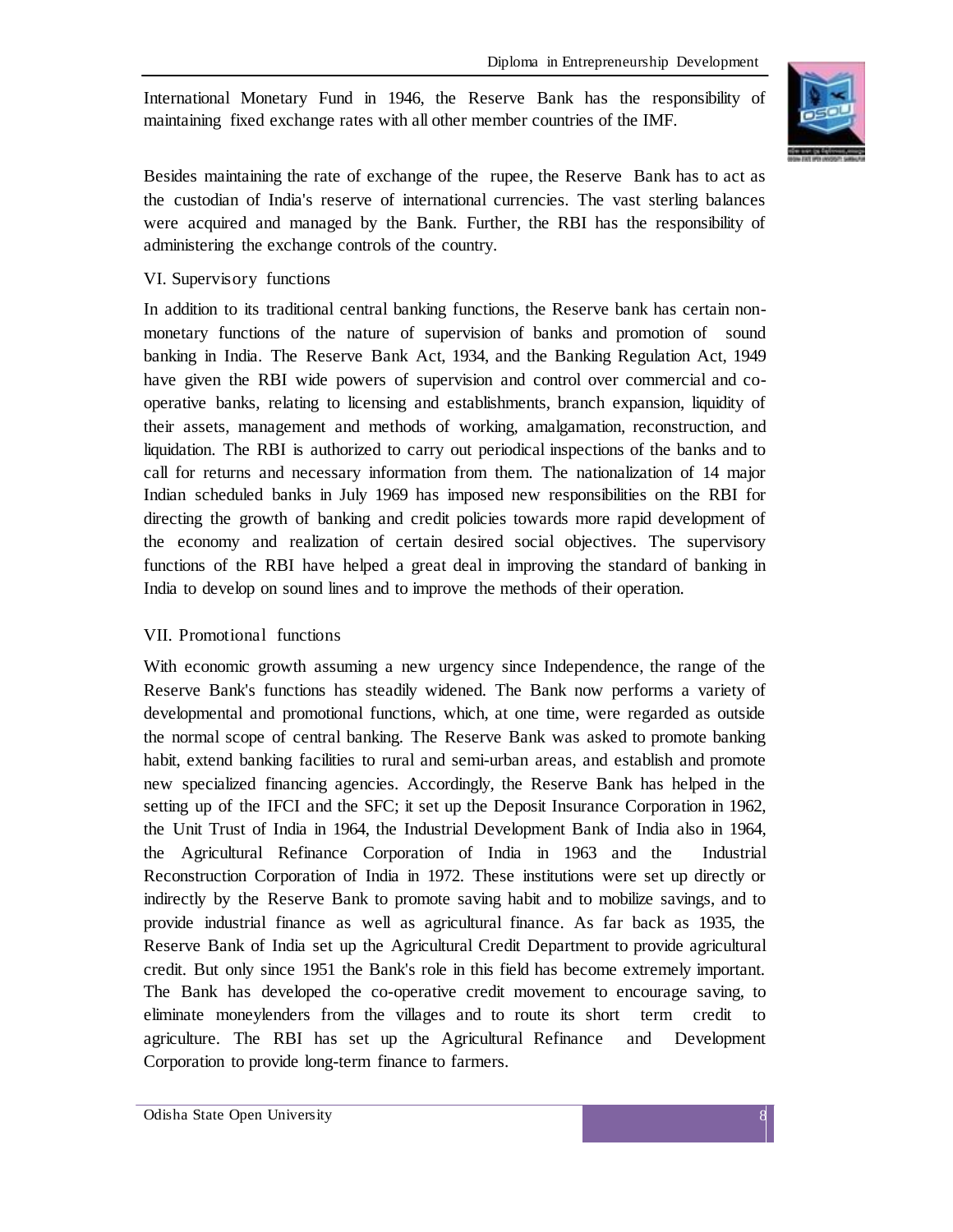# CLASSIFICATION OF BANKS

# COMMERCIAL BANKS

#### Meaning

A banking company is one which transacts the business of banking which means accepting for the purpose of lending all investments, of deposits of money from the public, repayable on demand or otherwise and withdraw able by cheque, draft or otherwise. There are two essential functions that a financial institution must perform to become a commercial bank. These are

- a) Accepting deposit form the public
- b) Lending money to the needy

Commercial banks include public sector banks, private banks and foreign banks.

Main features:

- a. It accepts deposits from the public, which can be withdrawn by cheque and are repayable on demand.
- b. A commercial bank uses the deposited money for lending and for investment in securities.
- c. It is a commercial institution, whose aim is to earn profit.

#### Categorization of Commercial Banks

The commercial banking structure in India consists of:

- A. Scheduled Commercial Banks: the Scheduled Commercial Banks are the banks, which are listed under the Second Schedule of the Reserve Bank of India Act, 1934.
	- With listing in second schedule banks are conferred with some benefits in terms of access to accommodation by RBI during the times of liquidity constraints.
	- The scheduled status also subjects the bank certain conditions and obligation towards the reserve regulations of RBI.
- B. Unscheduled Banks: The banks other than the scheduled banks are Unscheduled Banks.

Criteria for inclusion in the list of scheduled banks

- $\mathbb{L}$ Minimum paid up capital and total reserve Rs 5 lakhs
- $\mathbb{L}$ It must be a company under Section 3 of the companies Act
- $\mathbb{L}$ Its affairs are not detrimental to the interest of the depositors
- It must have earned profit for last three years

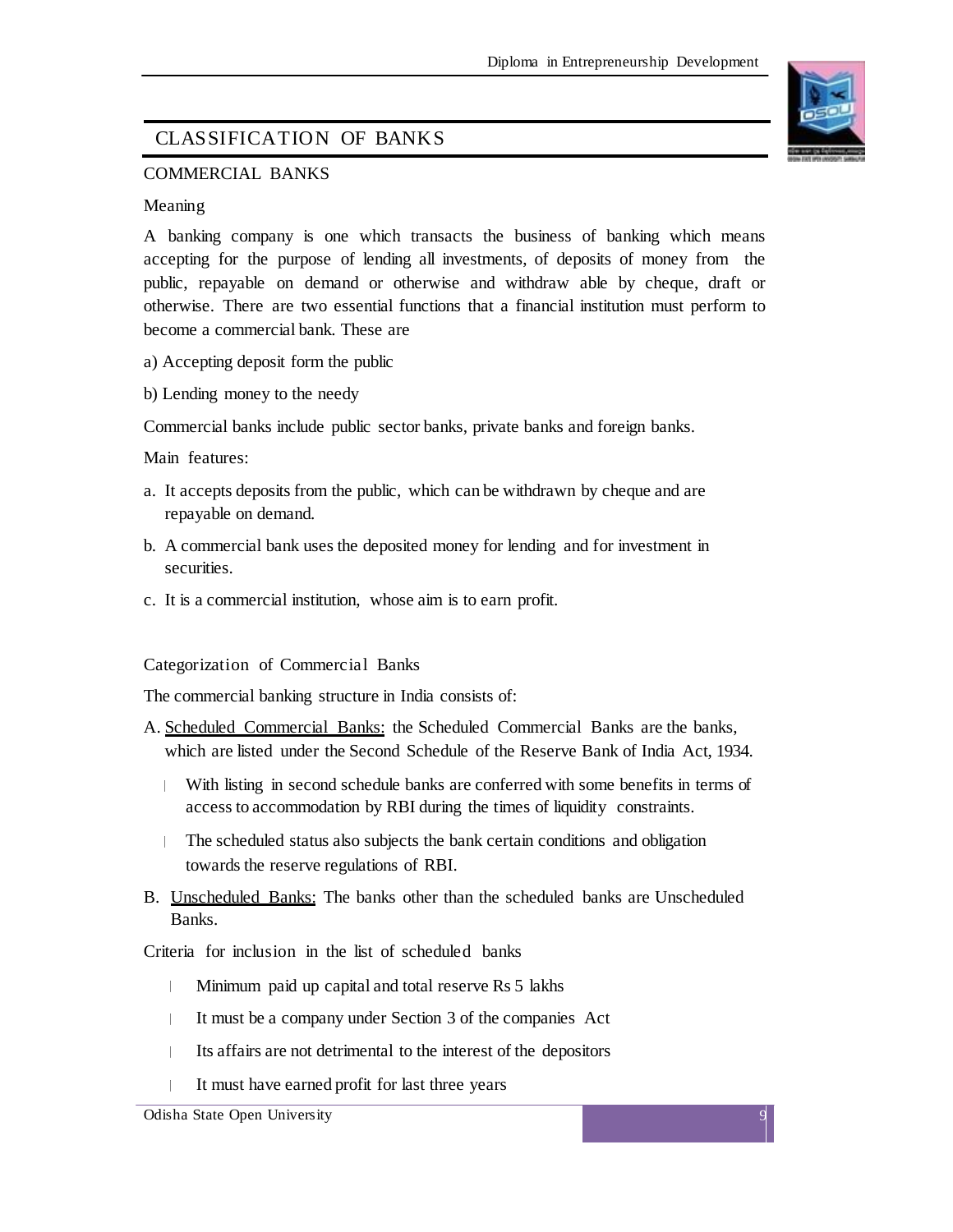# PRIVATE BANKS

Categorization of Private Banks

The private banks those got established after 1993 i.e. after banking sector reform bracketed as New Generation Private Sector Banks and they are well distinguished from old generation private sector banks.

Features of new generation Private sector banks

- a. Technology- The private banks have used technology to provide quality service through lower cost delivery mechanisms.
- b. Convergence- The new private banks are able to provide a range of financial services under one roof, thus increasing their fee based revenues.
- c. High-end Customers- The new generation private sector banks mainly concentrate on high-end and high middle income segments.
- d. Priority sector targets The new generation private sector banks which rely on indirect financing to accomplish the priority sector targets.
- e. Lucrative Business Areas They made a strong presence in the most lucrative business areas in the country because of technology up gradation.
- f. Operating Expenses their operating expenses is low as compared to the PSU banks and their efficiency ratios (employee's productivity and profitability ratios) is also high.
- g. Value added services to customers and they undertake all most all the modern method of banking such as the internet banking, mobile banking, etc.

Advantage over public sector banks

They took advantage of the following problems concerning the nationalized / state sector banks

- 1. Large number of unprofitable branches
- 2. Excess staffing
- 3. Mounting Non Performing Assets on account of intervention of Govt.
- 4. Laggard in technology
- 5. Development of innovative consumer oriented products
- 6. Lesser focus on marketing

They have made banking more efficient and customer friendly. In the process they have jolted public sector banks out of complacency and forced them to become more competitive.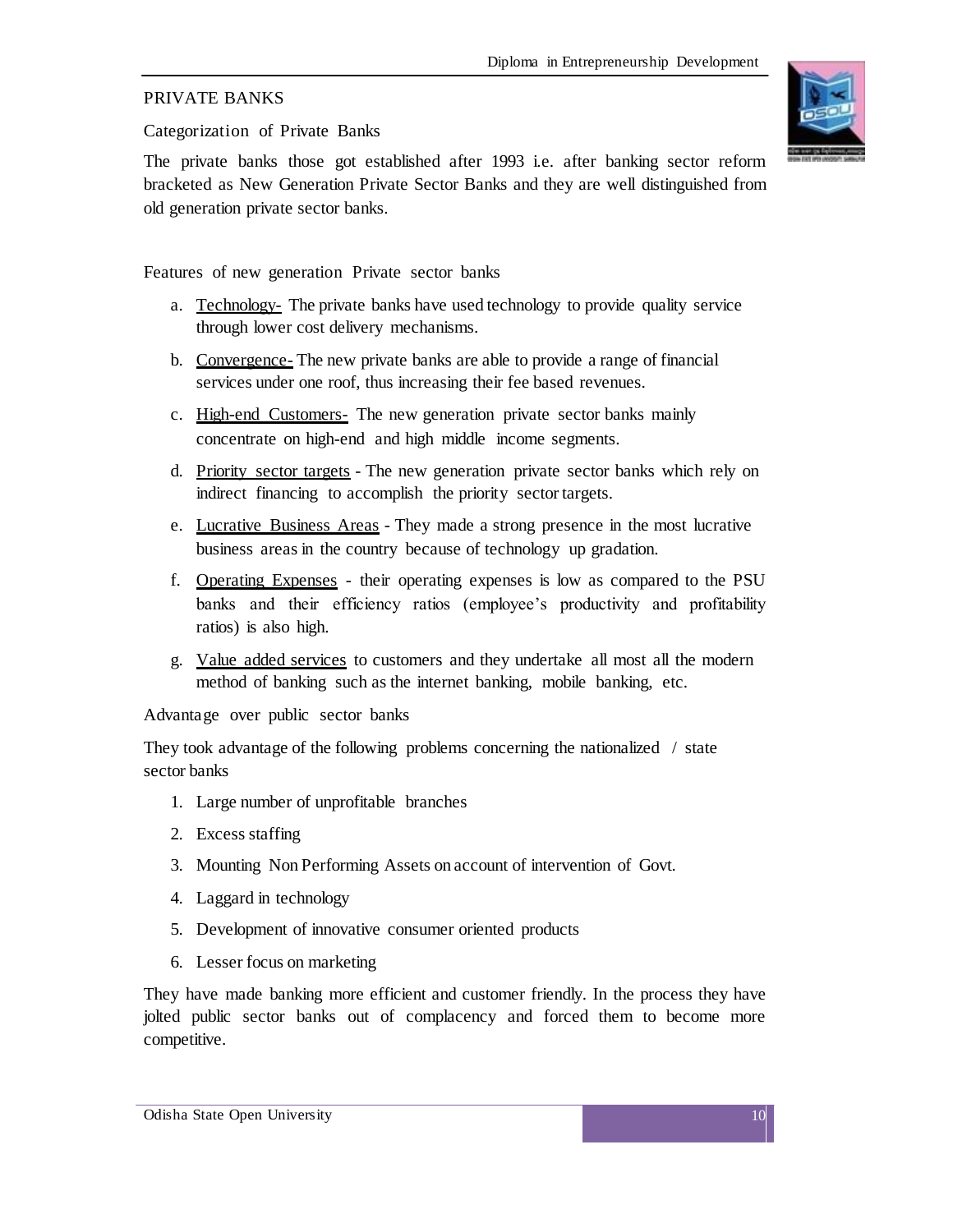Disadvantages of Private Banks

- Private Banks runs like a business. Even though, there are lots of advantages to this, the major disappointment comes on the service charges, which is very much higher.
- Unorganized HR System  $\mathbb{L}$
- The minimum balance for deposit accounts is much higher than the public sector  $\| \cdot \|$ banks.
- Low focus on priority sector lending and financial inclusion.  $\mathbf{L}$

# COOPERATIVE BANKS

#### Meaning

A co-operative bank is a financial entity which belongs to its members, who are at the same time the owners and the customers of their bank. They are often created by persons belonging to the same local or professional community or sharing a common interest.

#### Features

- 1. Principle of self-help Co-operative Banks are basically organized and managed on the principle of co-operation, self-help, and mutual help and they function with the rule of "one member, one vote".
- 2. Customer-owned entities The needs of the customers meet the needs of the owners, as the members are at both the ends. Hence, the first aim of a cooperative bank is not to maximize profit but to provide the best possible products and services to its members. Some co-operative banks only operate with their members but most of them also admit non-member clients to benefit from their banking and financial services.
- 3. Democratic control  $\frac{1}{2}$  Since they are owned and controlled by the members, the board of directors get elected democratically by the members , usually having equal voting rights, in tune with the co-operative principle of "one member, one vote".
- 4. Principle of no profit, no loss They function with the principle of "no profit, no loss" and generally do not pursue the goal of profit maximization.
- 5. Profit allocation Here a significant part of the annual profit, benefits or surplus is usually allocated to constitute reserves and a part of this profit are also distributed to the members, through a patronage dividend,( the use of the cooperatives products and services by each member, or the interest / dividend, related to the number of shares subscribed by each member)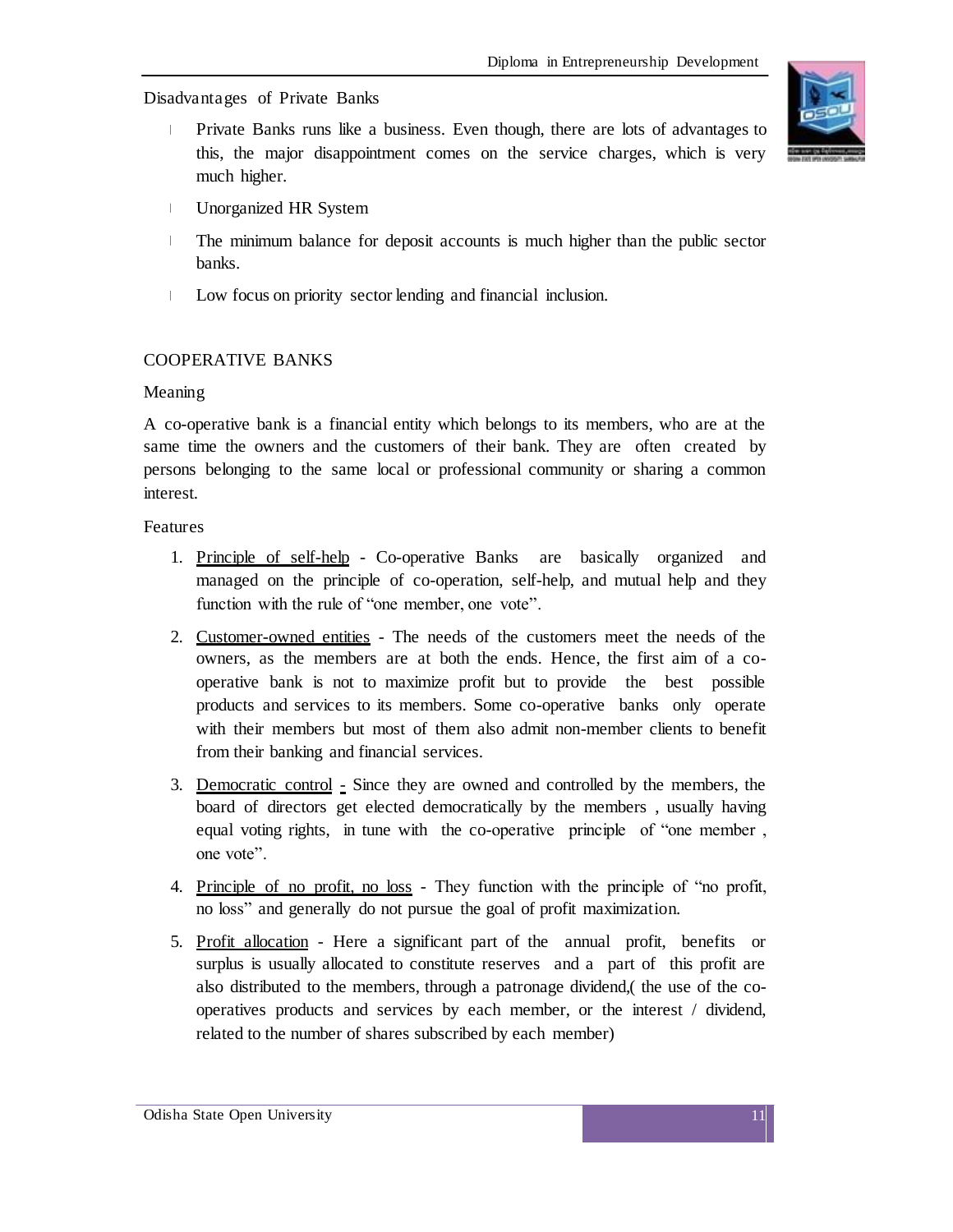6. Localized set up- They are deeply rooted inside local areas and communities and are involved in local development as well as contribute to the sustainable development of their communities.



7. Regulatory prescriptions- Co-operative Banks are subject to regulatory requirements of RBI/ NABARD. However, they are allowed with preferential treatments in comparison to commercial banks.

## Classifications of Co-operative Banks

- 1. Statutory Classifications- Some co-operative bank are scheduled banks, while others are non-scheduled banks. For instance, State co-operative banks and some Urban co-operative banks are scheduled banks but other co-operative bank are non-scheduled banks
- 2. According to Terms of Lending- From Terms of lending point of view, they are of two categories :
	- a. Short term lending oriented co-operative Banks within this category there are three sub categories of banks viz state co-operative banks, District cooperative banks and Primary Agricultural co-operative societies.
	- b. Long term lending oriented co-operative Banks within the second category there are land development banks at three levels state level, district level and village level.

#### STRUCTURE OF COOPERATVE BANKING

The cooperative banking structure in India is divided into 4 components:

- a) Primary cooperative credit society
- b) Central cooperative banks
- c) State cooperative banks
- d) Land development banks
- a) Primary Agricultural Credit Societies (PACSs) A Primary agricultural credit society can be started with 10 or more persons normally belonging to a village or a group of villages. The value of each share is generally nominal so as to enable even the poorest farmer to become a member. It gives loans and advances to needy members mainly out of these deposits.

The Urban Co-operative Banks (UCBs) refers to primary cooperative banks located in urban and semi-urban areas.

b) Central Co-operative Banks (CCBs)-The central co-operative banks are located at the district headquarters or some prominent town of the district. Their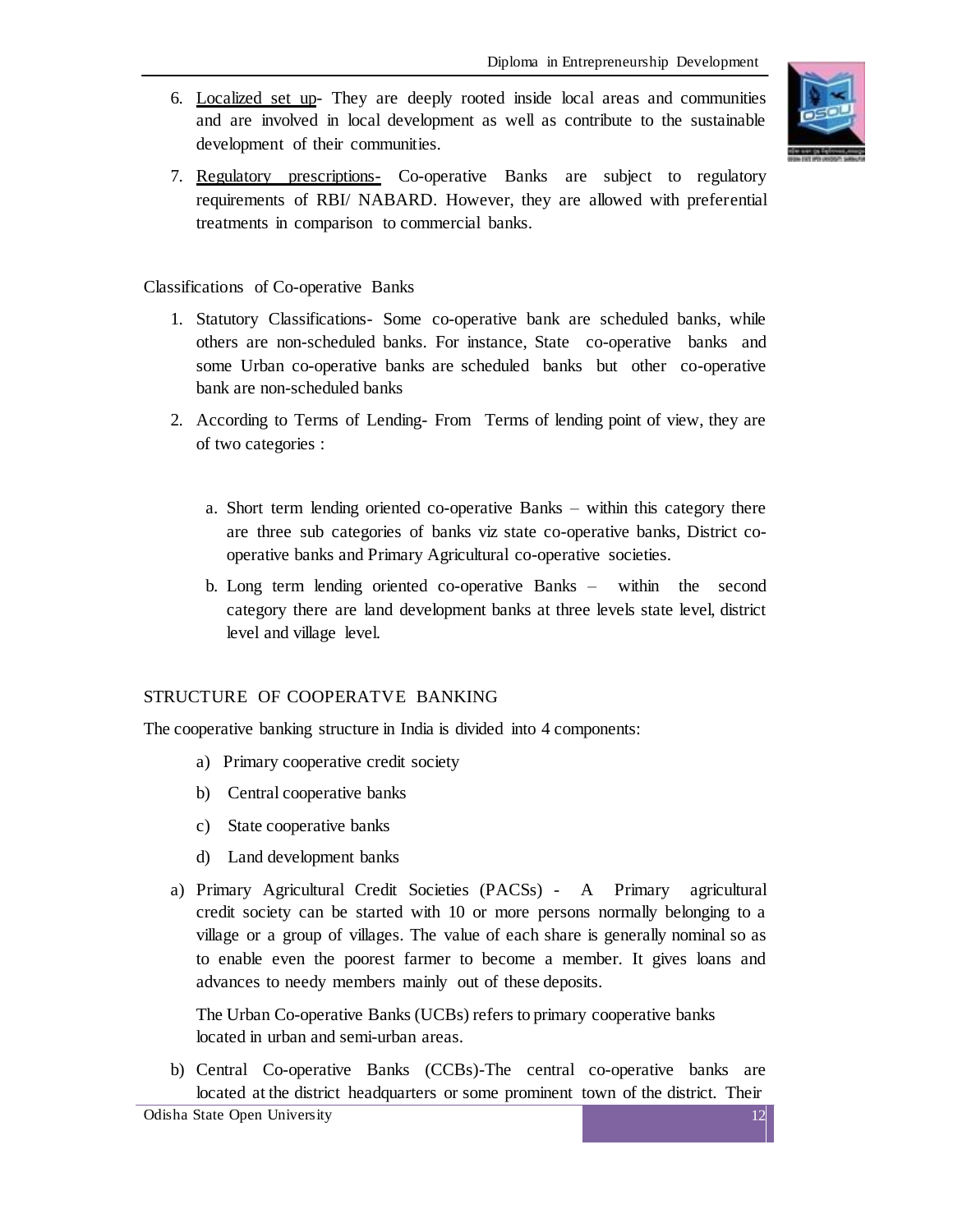main function is to lend to primary credit society and now a days they have been undertaking normal commercial banking business like - attracting deposits from the general public and lending to the needy against proper securities.



- c) State Co-operative Banks (SCBs)-The state Co-operative Banks, finance, coordinate and control the working of the central Co-operative Banks in each state. They serve as the link between the Reserve bank and the general money market on the one side and the central co-operative and primary societies on the other. They obtain their funds mainly from the general public by way of deposits, loans and advances from the Reserve Bank and their own share capital and reserves.
- d) Land development Banks- The land development banks are organized in 3 tiers namely, state, central and primary level and they meet the long term credit requirements of the farmers for developmental purposes. The state land development bank overseas the primary land development banks situated in the districts and tehsils in the state. They are governed both by the state government and Reserve Bank of India. Recently, the supervision of land development banks has been assumed by National Bank for Agriculture and Rural Development (NABARD). The sources of funds for these banks are the debentures subscribed by both central and state government. These banks do not accept deposits from the general public.

#### Functions

Co-operative Banks belong to the money market as well as to the capital market and are financial intermediaries only partially, in view of limited financial products. Now days they are performing all the main banking functions of deposit mobilization, supply of credit and provision of remittance facilities.

- 1. Primary agricultural credit societies provide short term and medium term loans.
- 2. Land Development Banks (LDBs) provide long-term loans.
- 3. SCBs and CCBs also provide both short term and term loans.
- 4. The co-operative banks in rural areas mainly finance agricultural based activities including farming, cattle, milk, hatchery, personal finance etc. along with some small scale industries and self-employment driven activities
- 5. The co-operative banks in urban areas mainly finance various categories of people for self-employment, industries, small scale units, home finance, consumer finance, personal finance, etc.
- 6. Co-operative banks are playing a more proactive role than scheduled commercial banks (SCBs) in achieving financial inclusion
- 7. They are also playing a pivotal role in micro finance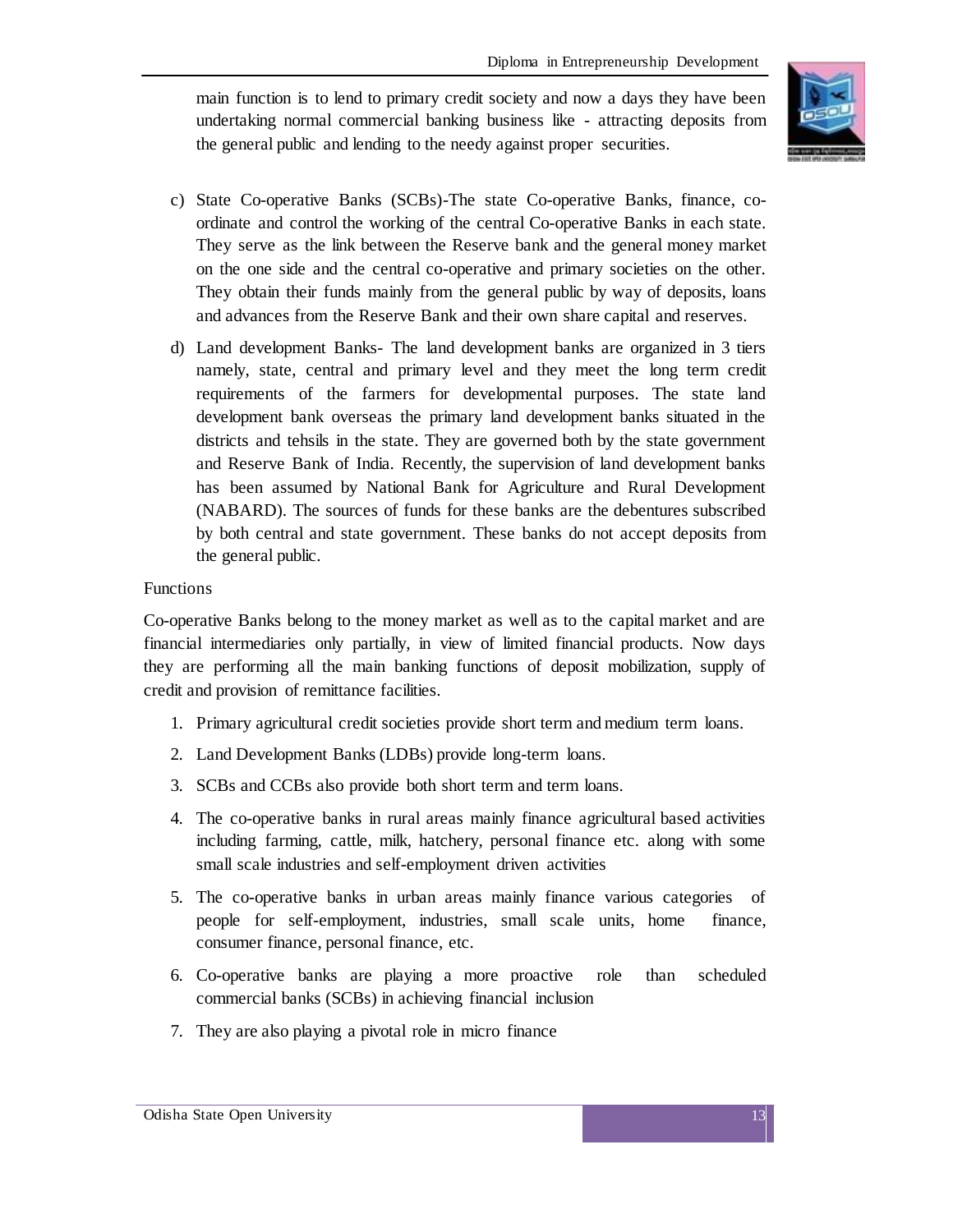The exponential growth of Co-operative Banks is attributed mainly to their much better local reach, personal interaction with customers, and their ability to catch the nerve of the local clientele.



# REGIONAL RURAL BANKS

The Narasimham committee on rural credit recommended the establishment of Regional Rural Banks (RRBs) on the ground that they would be much better suited than the commercial banks or co-operative banks in meeting the needs of rural areas.

# Objectives of Regional Rural Banks

Regional Rural Banks were established with the following objectives in mind:

- 1. Taking the banking services to the doorstep of rural masses, particularly in hitherto unbanked rural areas
- 2. Bridging the credit gap in rural areas
- 3. Check the outflow of rural deposits to urban areas
- 4. Reduce regional imbalances and increase rural employment generation
- 5. Making available institutional credit to the weaker sections of the society who had by far little or no access to cheaper loans and are forced to depend on the private money lenders.
- 6. Mobilize rural savings and channelize them for supporting productive activities in rural areas.
- 7. Generating employment opportunities in rural areas and bringing down the cost of providing credit to rural areas.

With these objectives in mind, knowledge of the local language by the staff is an important qualification to make the bank accessible to the people.

Nature

- $\mathbb{L}$ Status of scheduled commercial banks
- $\mathbb{R}^n$ Combines basic features of the commercial banks and cooperative societies

# Amalgamation of Regional Rural Banks

The total number of Regional Rural Banks (RRBs) were 196 and now stands at 86 following the process of their amalgamation initiated by the government in 2005, so as to strengthen and consolidate RRBs. There were 196 Regional Rural Banks operating in the country as on March 31, 2004. Most of the sponsor banks were operating more than one RRB in one state and in order to give a further boost to profitability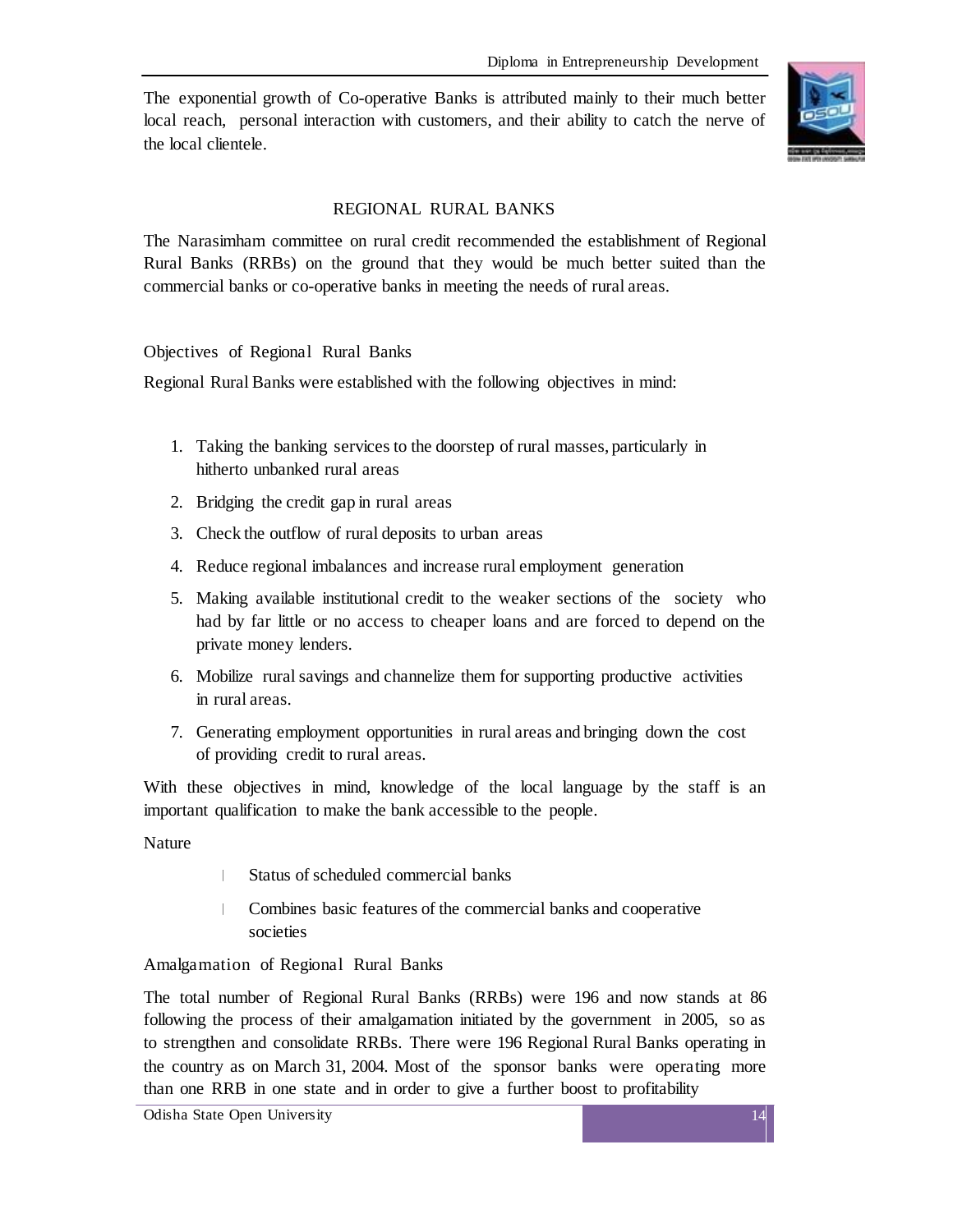of these banks and to strengthen them further a need was felt to amalgamate more than one RRB of same sponsor bank operating in the same state.



# FOREIGN BANKS

Features

- 1. They are operating in Urban and Metropolitan cities only with limited number of branches; catering to elite clientele
- 2. The foreign banks having considerable international exposure are able to launch new products besides providing better services.
- 3. Foreign banks tend to follow "exclusive banking" by offering services to a small number of clients, instead of "inclusive banking".
- 4. Foreign banks charge higher fees from customers for providing banking services and maintaining a bank account requires substantial financial resources.
- 5. These banks have been complying with the 32% requirement under Priority Sector Lending but mostly concentrate on Retail Banking.
- 6. The low Credit Deposit ratio indicates that more than lending to business and industry, they resort to investment operations.

Role of foreign banks

- $\mathbb{L}$ Foreign banks play a relatively minor role in the Indian economy,
- The role of foreign banks is vital and tends to elevate the efficiency and working system of the local banking system by introducing sophisticated financial services. Acquiring reports, SMS alerts, tele-banking, internet banking, and many more are some of the catchy services that plays a crucial role in satisfying the customers
- They cover 65% of the foreign exchange transactions in India.
- They have limited number of branches.  $\mathbb{L}$
- $\mathbb{L}$ They are not lending money to small and medium-sized enterprises (SMEs), small traders, informal sector and farmers.

# FUNCTIONS OF COMMERCIAL BANKS

Prof. Syers, defined banks as "institutions whose debt—usually referred to as 'bank deposits'—are commonly accepted in final settlement of other people's debts". According to Banking Regulation Act of 1949, "Banking means the accepting for the purpose of lending or investment of deposits of money from the public, repayable on demand or otherwise, and withdrawal by cheque, draft, order or otherwise". From the above definitions we can analyze that the primary functions of banks are accepting of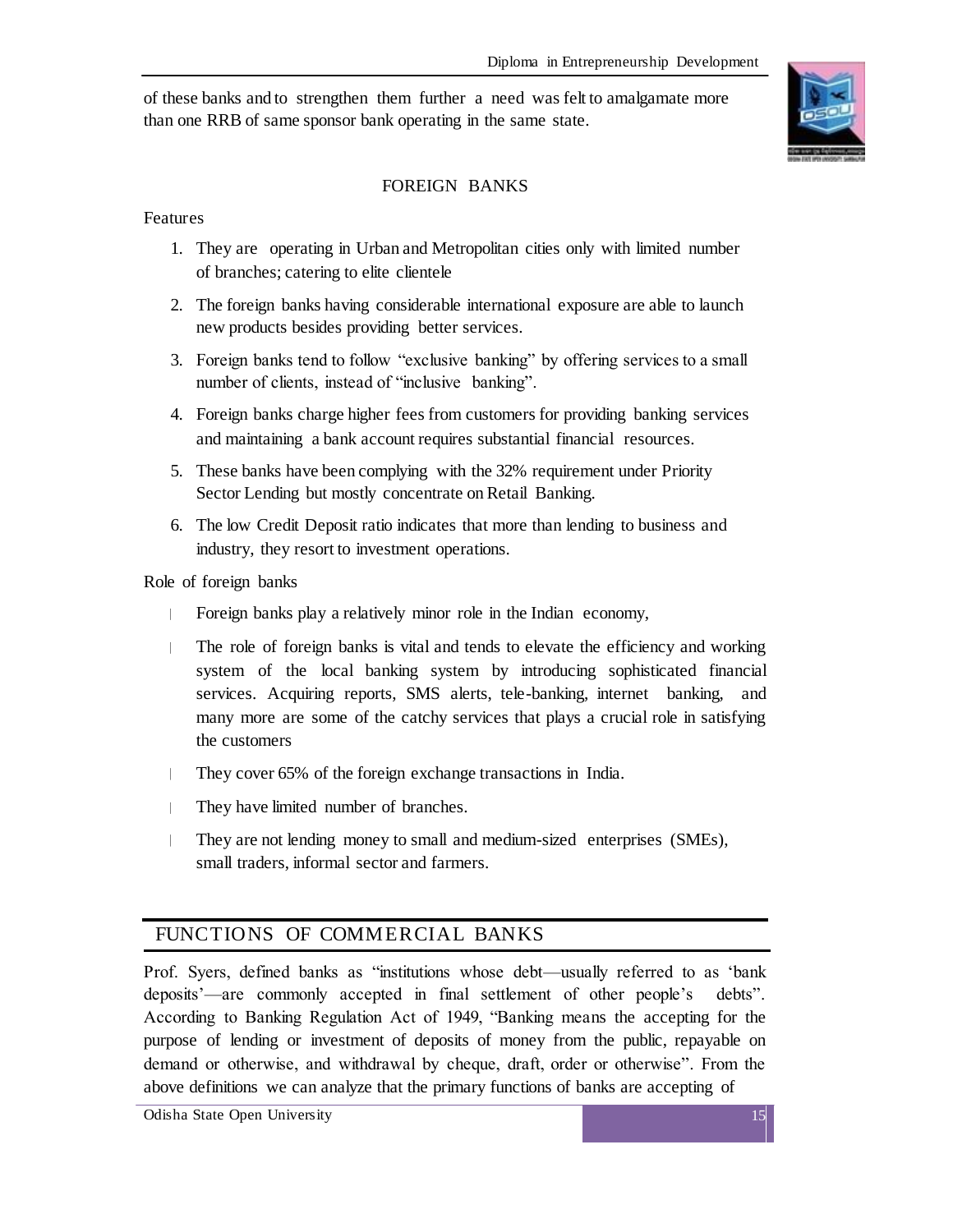deposits, lending of these deposits, allowing deposits to withdraw through cheque whenever they demand. The business of commercial banks is primarily to keep deposits and make loan and advances for short period up to one or two years made to industry and trade either by the system of overdrafts of an agreed amount or by discounting bills of exchange to make profit to the shareholders. From the above discussion, we can say that the following are the functions of commercial banks.



I. Receiving deposits from the public - The primary function of commercial banks is receiving of deposits in the form of savings bank account, current account and term deposits from the savers usually from the public. People usually prefer to deposit their savings with the commercial banks because of safety, security and liquidity. The aggregate deposits of scheduled commercial banks in India rose rapidly from Rs. 822 crores in 1951 to Rs. 3,763 crores in 1967. The total deposits of commercial banks were Rs. 4,661 crores in 1969 that increased to Rs. 34,237 crores by 735 per cent by 1979. The total deposits of commercial banks increased in the decade of 1981 to 1991 from Rs. 40,413 crores to Rs. 2,00,569 crores by 5 times. Out of which the proportion of current, saving and fixed deposits were Rs. 6,286, Rs.11,805 and Rs. 22,322 crores which is almost 1: 2: 3 ratio increased to Rs. 30,335, Rs. 56,152 and Rs. 114082 crores i.e., almost 5 times during one decade with almost same proportion. The total deposits with commercial banks by the end of 2005 increased to Rs. 21,00,000 crores.

II. Giving loans and advances - The second major function of the commercial banks is giving loans and advances to the all types of persons, particularly to businessmen and investors, against personal security, gold and silver and other movable and immovable assets. The bank advances loans in the form of cash credit, call loans, overdraft and discounting bills of exchange to businessmen. After reforms in banking sector and establishment of new private sector banks and foreign banks, the other commercial banks also started giving loans and advances not only to their traditional businesses but also for vehicles, housing, consumer durables, etc. by increasing the base of lending activities.

III. Use of cheque system and credit cards - The commercial banks will allow the depositors of the bank to withdraw and make payment of their amount in their bank account through cheques. Now the banks are allowed to use debit and credit cards for making their payments.

IV. Credit creation - Credit creation is one of the most important functions of the commercial banks. Like other financial institutions, they aim at earning profits. For this purpose they accept deposits and advance loans by keeping small cash in reserve for dayto-day transactions. When a bank advances a loan, it opens an account in the name of the customer and does not pay him in cash but allows him to draw the money by cheque according to his needs. By granting a loan, the bank creates credit or deposit.

V. Financing foreign trade - The commercial banks finance foreign trade of its customers by accepting foreign bills of exchange and collecting them from foreign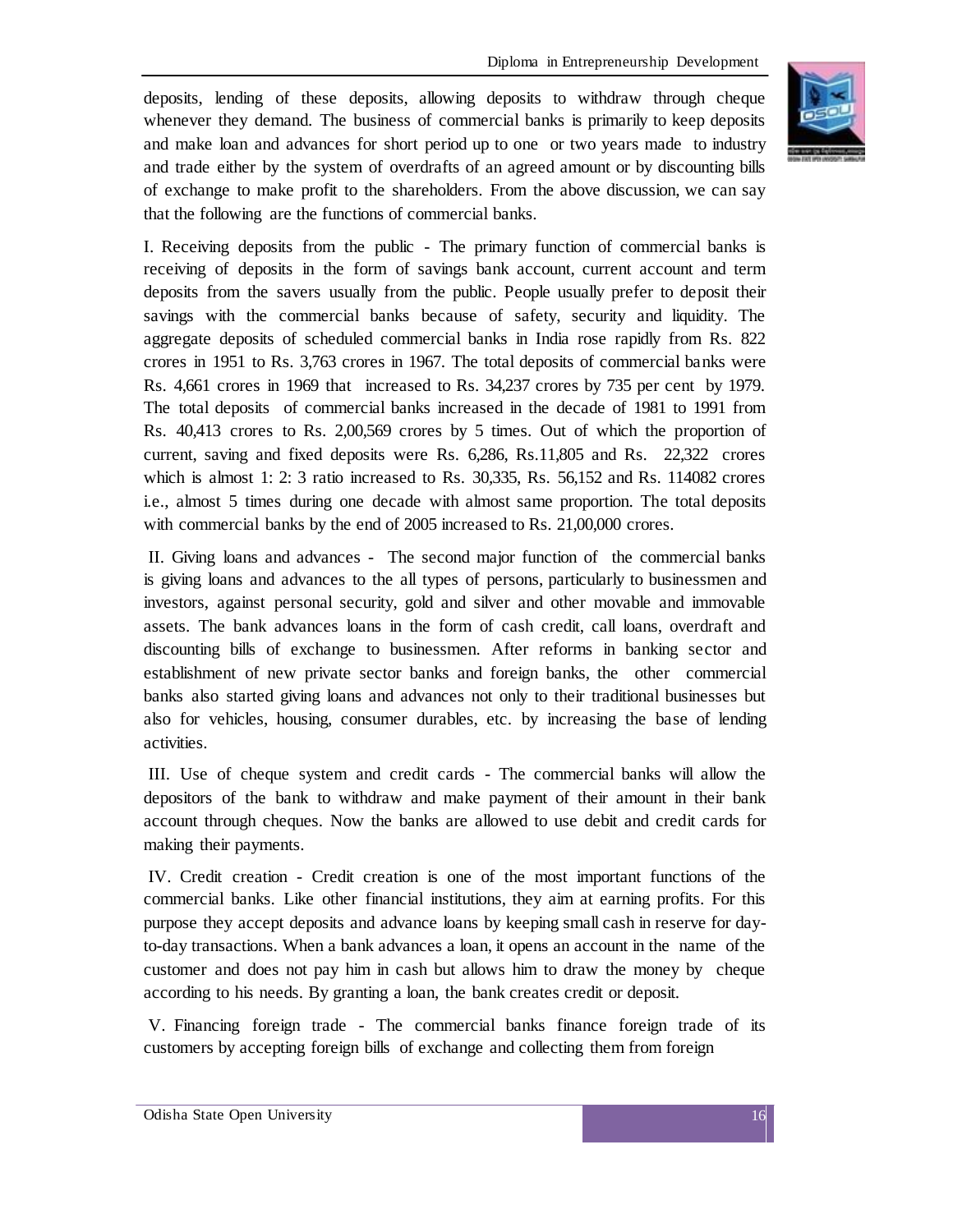banks. It also transacts other foreign exchange business and buys and sells foreign currency.



VI. Transfer of funds - Commercial banks will help the customers to transfer their money from one account to another account, from one place to another place through cheques. Now the transfer of funds from one place to another place, or from one party account to another party account or one bank to another bank is done through Electronic Fund Transfer (EFT). This facility helps in transferring funds from one bank to another bank or to another party account easy. The technology like MICR helps the banks to have innovative banking like anywhere banking, anytime banking, and virtual banking and so on.

VII. Agency functions - The commercial banks act as agents for customers to buy and sell shares, securities on their behalf. It pays subscriptions to insurance premiums, mutual funds, rent, water taxes, electricity bills etc on behalf of its clients. It also acts as a trustee and executor of the property and will of its customers. 8. Miscellaneous functions. The miscellaneous functions performed by the commercial banks are: it provides safety locker facility, making and receiving payments on behalf of depositors, issuing letters of credit and traveller's cheques etc. Commercial Banks 33 advances. A bank makes investments for the purpose of earning profits. First it keeps primary and secondary reserves to meet its liquidity requirements. Banks invest in securities either for fulfilment of SLR/CRR requirements or for earning profit on the idle funds.

# ROLE OF COMMERCIAL BANKS

Besides performing the usual commercial banking functions, banks in developing countries play an effective role in their economic development. The majority of people in such countries are poor, unemployed and engaged in traditional agriculture.

There is acute shortage of capital. People lack initiative and enterprise. Means of transport are undeveloped. Industry is depressed. The commercial banks help in overcoming these obstacles and promoting economic development. The role of a commercial bank in a developing country is discussed as under.

# I. Mobilising Saving for Capital Formation:

The commercial banks help in mobilising savings through network of branch banking. People in developing countries have low incomes but the banks induce them to save by introducing variety of deposit schemes to suit the needs of individual depositors. They also mobilise idle savings of the few rich. By mobilising savings, the banks channelise them into productive investments. Thus they help in the capital formation of developing country.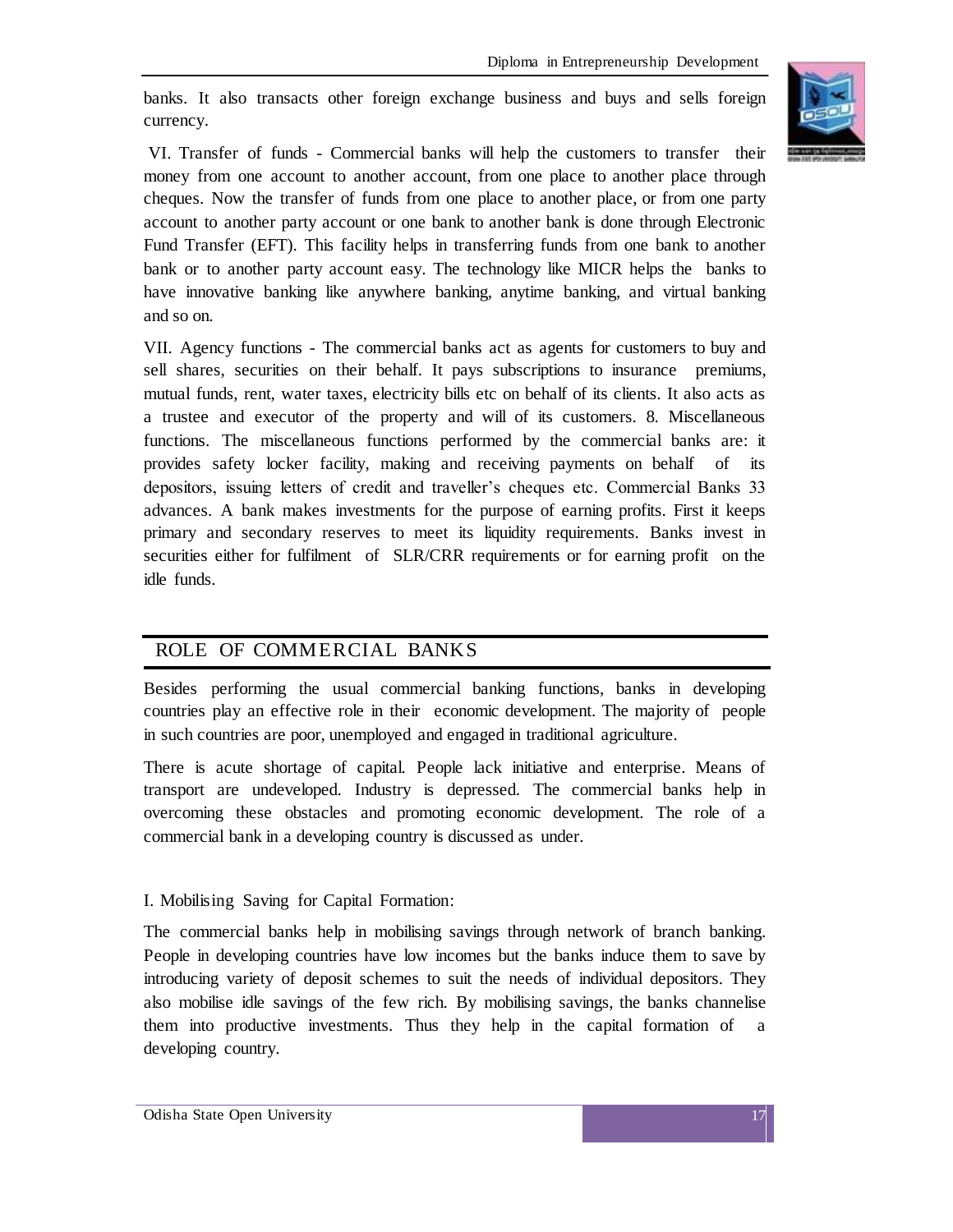# II. Financing Industry:

The commercial banks finance the industrial sector in a number of ways. They provide short-term, medium-term and long-term loans to industry. In India they provide shortterm loans. Income of the Latin American countries like Guatemala, they advance medium-term loans for one to three years. But in Korea, the commercial banks also advance long-term loans to industry.

In India, the commercial banks undertake short-term and medium-term financing of small scale industries, and also provide hire- purchase finance. Besides, they underwrite the shares and debentures of large scale industries. Thus they not only provide finance for industry but also help in developing the capital market which is undeveloped in such countries.

# III. Financing Trade:

The commercial banks help in financing both internal and external trade. The banks provide loans to retailers and wholesalers to stock goods in which they deal. They also help in the movement of goods from one place to another by providing all types of facilities such as discounting and accepting bills of exchange, providing overdraft facilities, issuing drafts, etc. Moreover, they finance both exports and imports of developing countries by providing foreign exchange facilities to importers and exporters of goods.

# IV. Financing Agriculture:

The commercial banks help the large agricultural sector in developing countries in a number of ways. They provide loans to traders in agricultural commodities. They open a network of branches in rural areas to provide agricultural credit. They provide finance directly to agriculturists for the marketing of their produce, for the modernisation and mechanisation of their farms, for providing irrigation facilities, for developing land, etc.

They also provide financial assistance for animal husbandry, dairy farming, sheep breeding, poultry farming, pisciculture and horticulture. The small and marginal farmers and landless agricultural workers, artisans and petty shopkeepers in rural areas are provided financial assistance through the regional rural banks in India. These regional rural banks operate under a commercial bank. Thus the commercial banks meet the credit requirements of all types of rural people.

# V. Financing Consumer Activities:

People in underdeveloped countries being poor and having low incomes do not possess sufficient financial resources to buy durable consumer goods. The commercial banks advance loans to consumers for the purchase of such items as houses, scooters, fans,

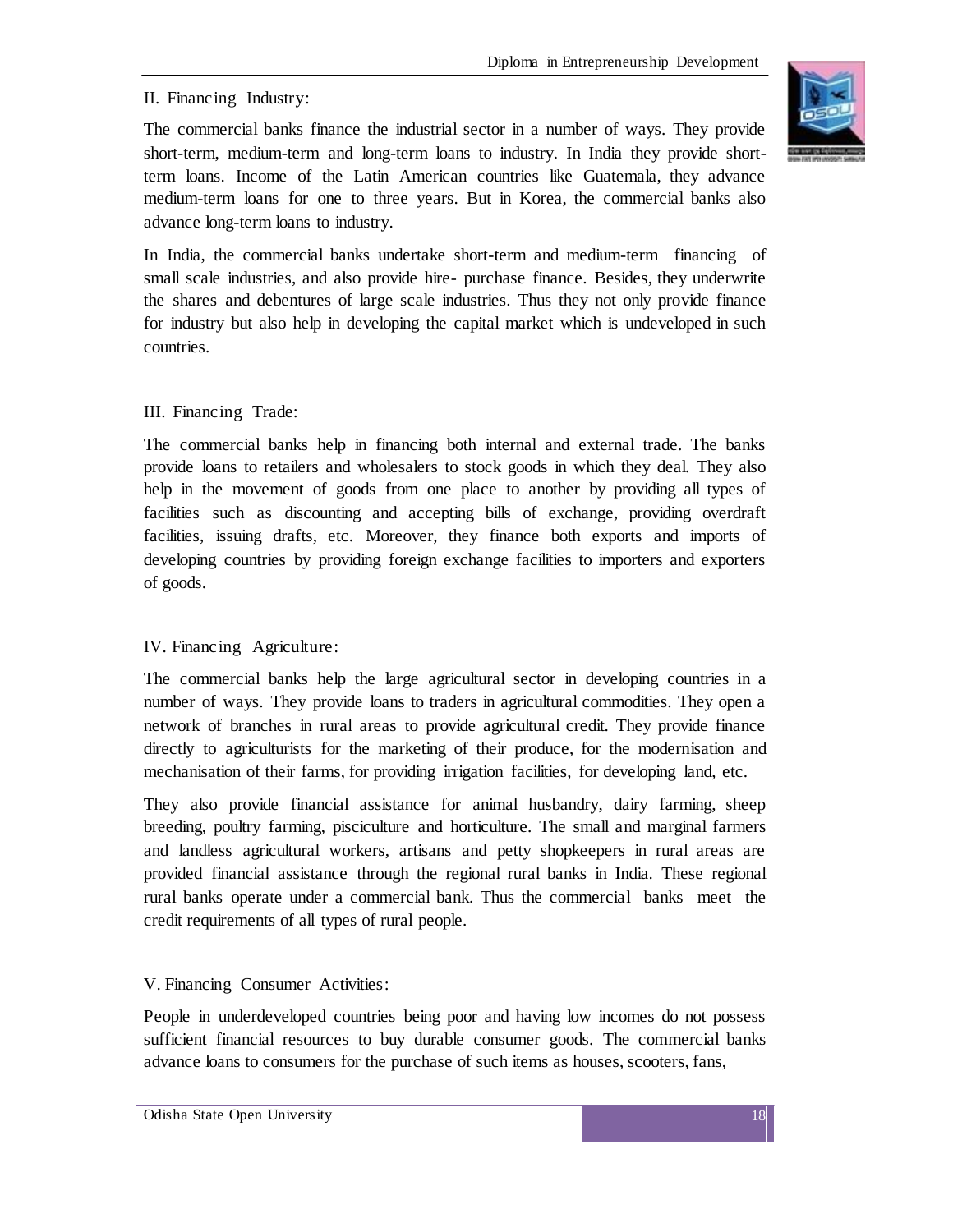refrigerators, etc. In this way, they also help in raising the standard of living of the people in developing countries by providing loans for consumptive activities.



# VI. Financing Employment Generating Activities:

The commercial banks finance employment generating activities in developing countries. They provide loans for the education of young person's studying in engineering, medical and other vocational institutes of higher learning. They advance loans to young entrepreneurs, medical and engineering graduates, and other technically trained persons in establishing their own business. Such loan facilities are being provided by a number of commercial banks in India. Thus the banks not only help inhuman capital formation but also in increasing entrepreneurial activities in developing countries.

# VII. Help in Monetary Policy:

The commercial banks help the economic development of a country by faithfully following the monetary policy of the central bank. In fact, the central bank depends upon the commercial banks for the success of its policy of monetary management in keeping with requirements of a developing economy.

Thus, the commercial banks contribute much to the growth of a developing economy by granting loans to agriculture, trade and industry, by helping in physical and human capital formation and by following the monetary policy of the country.

# SUMMARY

Section 5(b) of the BR Act defines banking as, 'accepting, for the purpose of lending or investment, of deposits of money from the public, repayable on demand or otherwise, and withdrawable, by cheque, draft, order or otherwise.'

The commercial banking industry in India started in 1786 with the establishment of the Bank of Bengal in Calcutta. The Indian Government at the time established three Presidency banks, viz., the Bank of Bengal (established in 1809), the Bank of Bombay (established in 1840) and the Bank of Madras (established in 1843). In 1921, the three Presidency banks were amalgamated to form the Imperial Bank of India, which took up the role of a commercial bank.

The main functions of a commercial bank can be segregated into three main areas: (i) Payment System (ii) Financial Intermediation (iii) Financial Services.

It was only with the establishment of Reserve Bank of India (RBI) as the central bank of the country in 1935, that the quasi-central banking role of the Imperial Bank of India came to an end.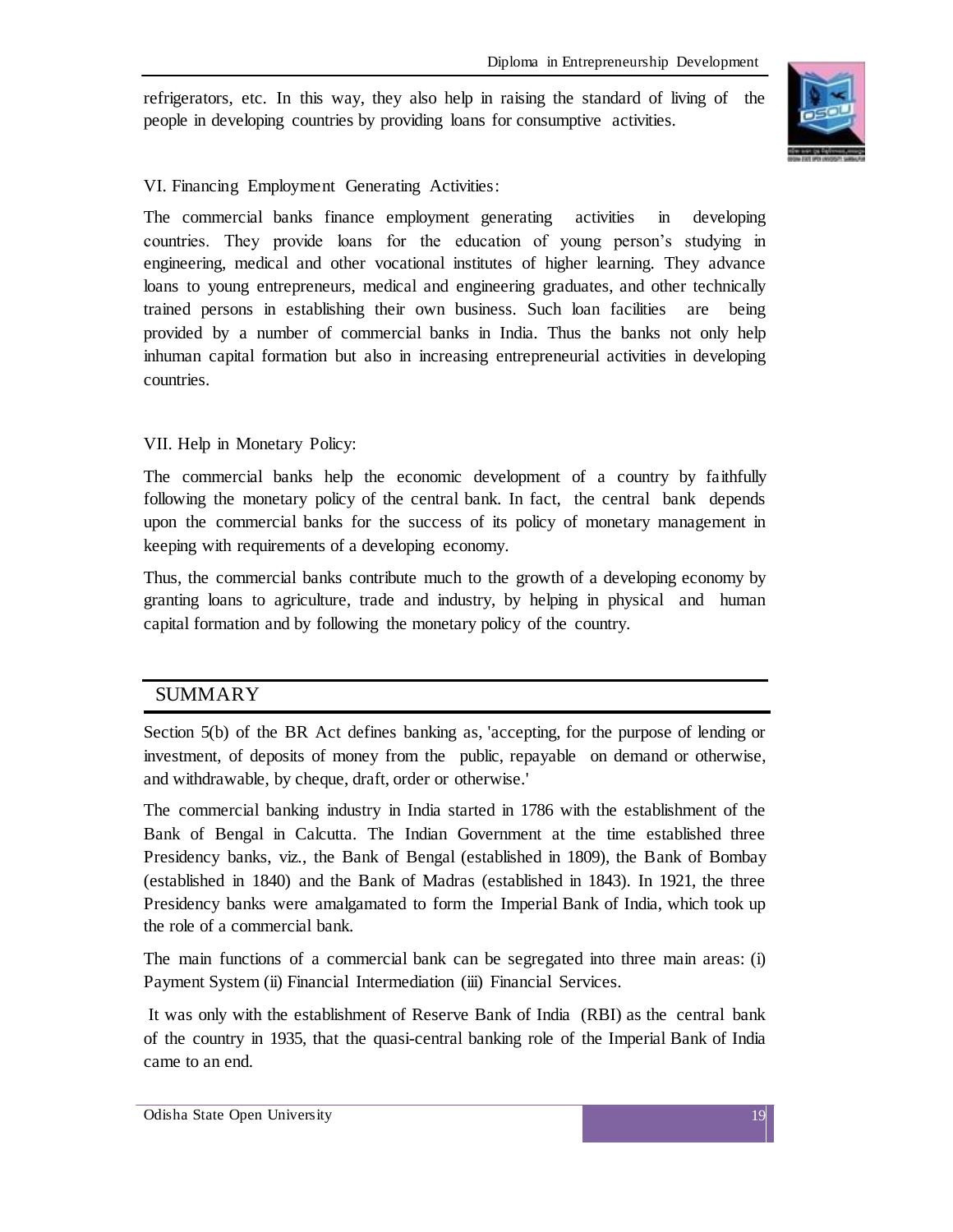State Bank of India (SBI) was constituted in 1955. Subsequently in 1959, the State Bank of India (subsidiary bank) Act was passed, enabling the SBI to take over eight former state-associate banks as its subsidiaries. To better align the banking system to the needs of planning and economic policy, it was considered necessary to have social control over banks. In 1969, 14 of the major private sector banks were nationalized. This was an important milestone in the history of Indian banking. This was followed by the nationalization of another six private banks in 1980.



To create a strong and competitive banking system, a number of reform measures were initiated in early 1990s. The thrust of the reforms was on increasing operational efficiency, strengthening supervision over banks, creating competitive conditions and developing technological and institutional infrastructure. These measures led to the improvement in the financial health, soundness and efficiency of the banking system.

# KEY WORDS

Capital Formation – Transfer of savings from individuals or households to the business sector, directly through investments or indirectly through bank deposits which are loaned out to firms.

Monetary Policy - Economic strategy chosen by a government in deciding expansion or contraction in the country's money supply. Applied usually through the Central bank, a monetary policy employs three major tools (i) buying or selling national debt, (ii) changing credit restrictions and (iii) changing the interest rates by changing reserve requirements.

# SELF ASSESSMENT QUESTIONS WITH ANSWERS

Q1. Discuss the roles of commercial banks.

Ans. The roles of commercial banks are as follows

I. Mobilising Saving for Capital Formation:

The commercial banks help in mobilising savings through network of branch banking. People in developing countries have low incomes but the banks induce them to save by introducing variety of deposit schemes to suit the needs of individual depositors. They also mobilise idle savings of the few rich. By mobilising savings, the banks channelise them into productive investments. Thus they help in the capital formation of a developing country.

II. Financing Industry:

The commercial banks finance the industrial sector in a number of ways. They provide short-term, medium-term and long-term loans to industry. In India they provide short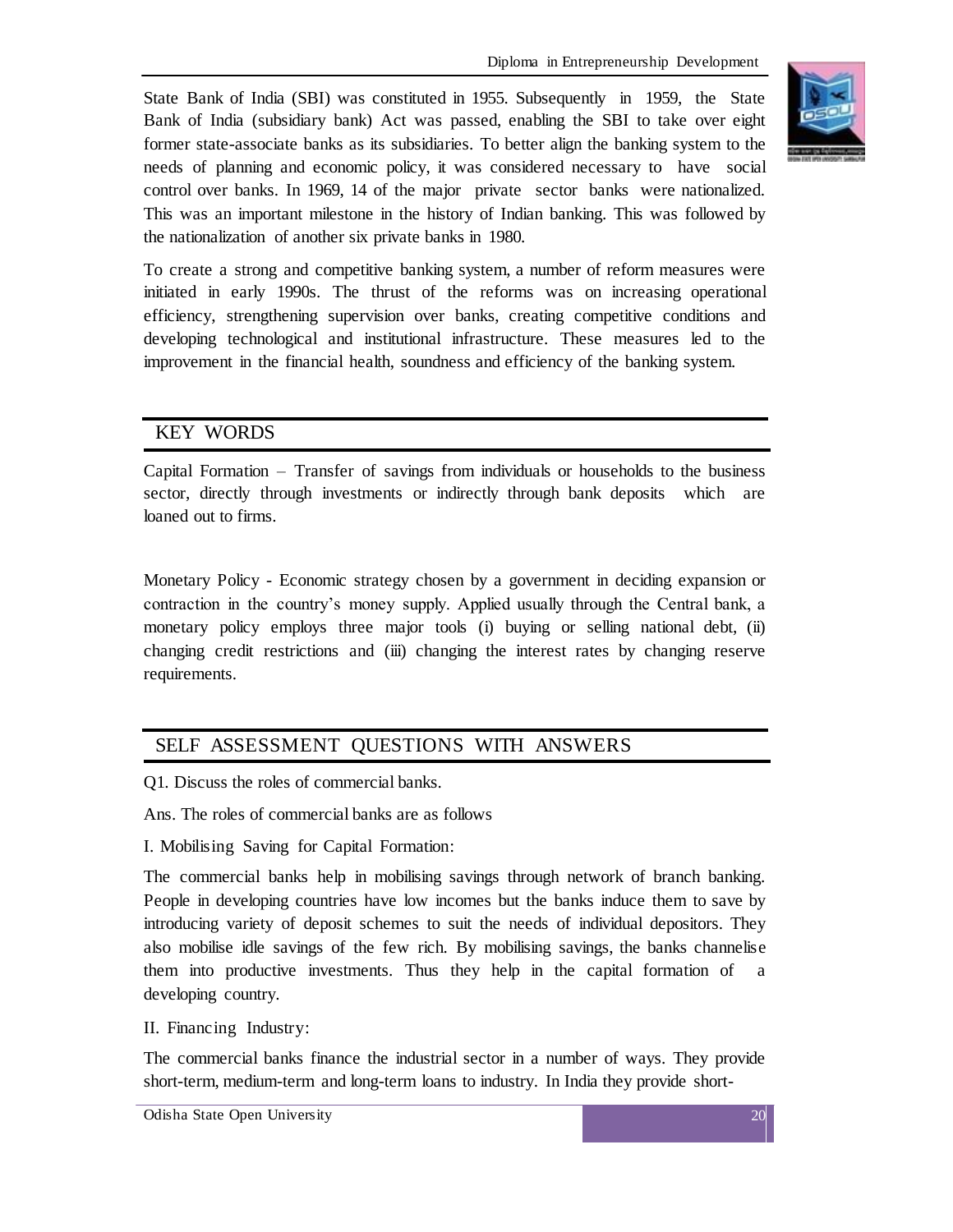term loans. Income of the Latin American countries like Guatemala, they advance medium-term loans for one to three years. But in Korea, the commercial banks also advance long-term loans to industry.



In India, the commercial banks undertake short-term and medium-term financing of small scale industries, and also provide hire- purchase finance. Besides, they underwrite the shares and debentures of large scale industries. Thus they not only provide finance for industry but also help in developing the capital market which is undeveloped in such countries.

## III. Financing Trade:

The commercial banks help in financing both internal and external trade. The banks provide loans to retailers and wholesalers to stock goods in which they deal. They also help in the movement of goods from one place to another by providing all types of facilities such as discounting and accepting bills of exchange, providing overdraft facilities, issuing drafts, etc. Moreover, they finance both exports and imports of developing countries by providing foreign exchange facilities to importers and exporters of goods.

## IV. Financing Agriculture:

The commercial banks help the large agricultural sector in developing countries in a number of ways. They provide loans to traders in agricultural commodities. They open a network of branches in rural areas to provide agricultural credit. They provide finance directly to agriculturists for the marketing of their produce, for the modernisation and mechanisation of their farms, for providing irrigation facilities, for developing land, etc.

They also provide financial assistance for animal husbandry, dairy farming, sheep breeding, poultry farming, pisciculture and horticulture. The small and marginal farmers and landless agricultural workers, artisans and petty shopkeepers in rural areas are provided financial assistance through the regional rural banks in India. These regional rural banks operate under a commercial bank. Thus the commercial banks meet the credit requirements of all types of rural people.

# V. Financing Consumer Activities:

People in underdeveloped countries being poor and having low incomes do not possess sufficient financial resources to buy durable consumer goods. The commercial banks advance loans to consumers for the purchase of such items as houses, scooters, fans, refrigerators, etc. In this way, they also help in raising the standard of living of the people in developing countries by providing loans for consumptive activities.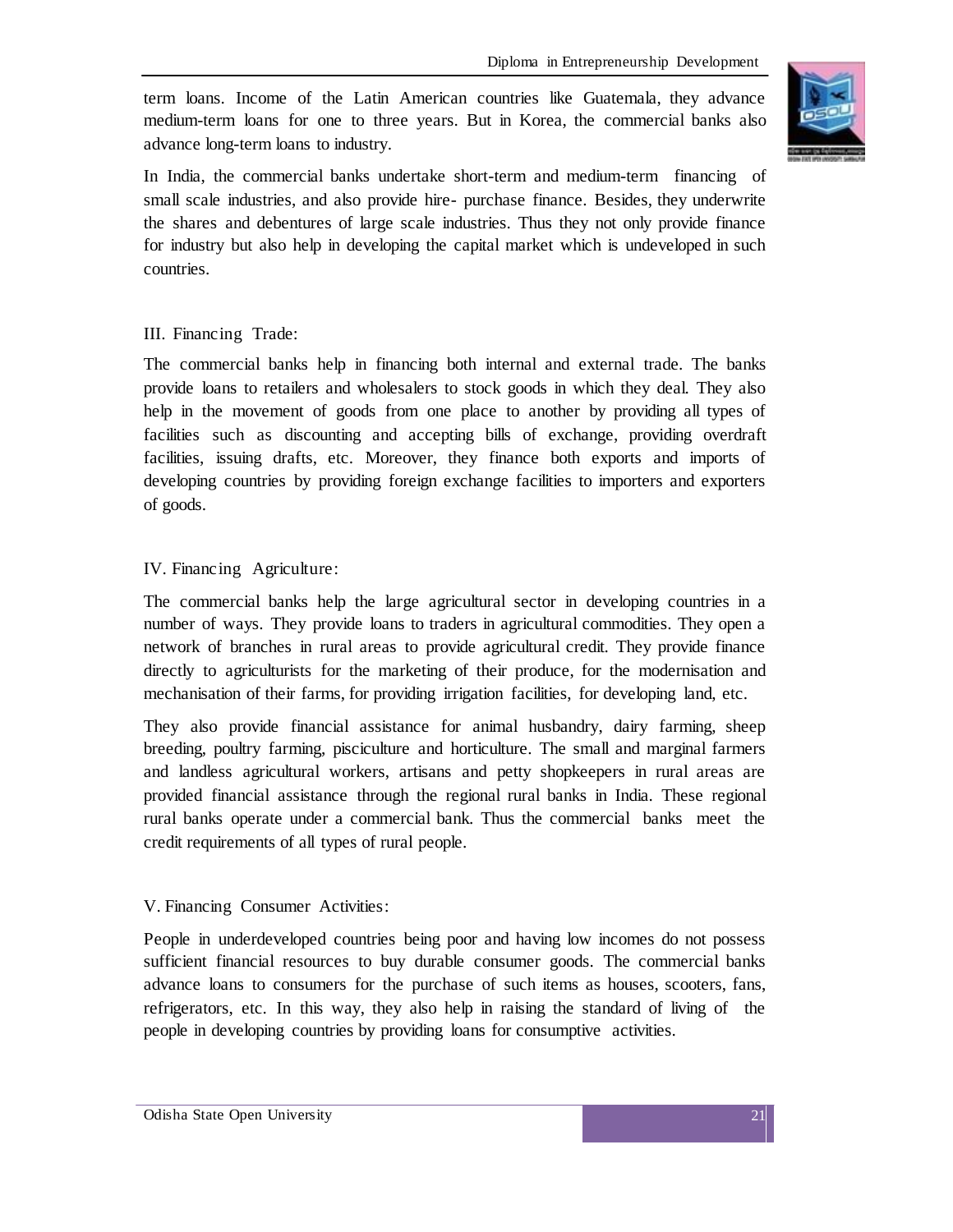VI. Financing Employment Generating Activities:

The commercial banks finance employment generating activities in developing countries. They provide loans for the education of young person's studying in engineering, medical and other vocational institutes of higher learning. They advance loans to young entrepreneurs, medical and engineering graduates, and other technically trained persons in establishing their own business. Such loan facilities are being provided by a number of commercial banks in India. Thus the banks not only help inhuman capital formation but also in increasing entrepreneurial activities in developing countries.

# VII. Help in Monetary Policy:

The commercial banks help the economic development of a country by faithfully following the monetary policy of the central bank. In fact, the central bank depends upon the commercial banks for the success of its policy of monetary management in keeping with requirements of a developing economy.

Thus, the commercial banks contribute much to the growth of a developing economy by granting loans to agriculture, trade and industry, by helping in physical and human capital formation and by following the monetary policy of the country.

#### Q2. Discuss the functions of RBI.

Ans. The functions of RBI are

#### I. Bank of Issue

Under Section 22 of the Reserve Bank of India Act, the Bank has the sole right to issue bank notes of all denominations. The distribution of one rupee notes and coins and small coins all over the country is undertaken by the Reserve Bank as agent of the Government. The Reserve Bank has a separate Issue Department which is entrusted with the issue of currency notes. The assets and liabilities of the Issue Department are kept separate from those of the Banking Department. Originally, the assets of the Issue Department were to consist of not less than two-fifths of gold coin, gold bullion or sterling securities provided the amount of gold was not less than Rs. 40 crores in value. The remaining three-fifths of the assets might be held in rupee coins, Government of India rupee securities, eligible bills of exchange and promissory notes payable in India. Due to the exigencies of the Second World War and the post-was period, these provisions were considerably modified. Since 1957, the Reserve Bank of India is required to maintain gold and foreign exchange reserves of Ra. 200 crores, of which at least Rs. 115 crores should be in gold. The system as it exists today is known as the minimum reserve system.

II. Banker to Government

Odisha State Open University 22

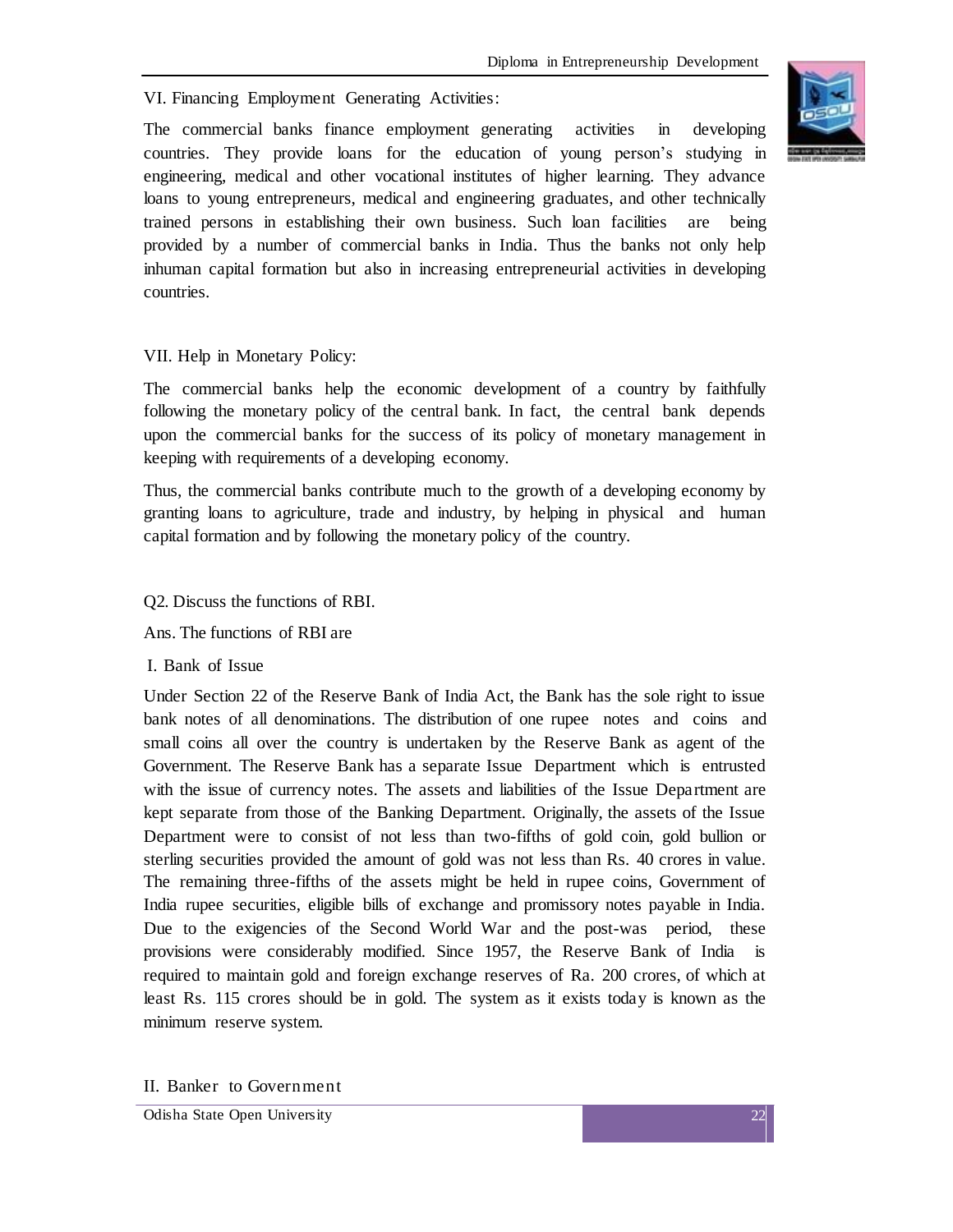The second important function of the Reserve Bank of India is to act as Government banker, agent and adviser. The Reserve Bank is agent of Central Government and of all State Governments in India excepting that of Jammu and Kashmir. The Reserve Bank has the obligation to transact Government business, via. to keep the cash balances as deposits free of interest, to receive and to make payments on behalf of the Government and to carry out their exchange remittances and other banking operations. The Reserve Bank of India helps the Government - both the Union and the States to float new loans and to manage public debt. The Bank makes ways and means advances to the Governments for 90 days. It makes loans and advances to the States and local authorities. It acts as adviser to the Government on all monetary and banking matters.

#### III. Bankers' Bank and Lender of the Last Resort

The Reserve Bank of India acts as the bankers' bank. According to the provisions of the Banking Companies Act of 1949, every scheduled bank was required to maintain with the Reserve Bank a cash balance equivalent to 5% of its demand liabilities and 2 per cent of its time liabilities in India. By an amendment of 1962, the distinction between demand and time liabilities was abolished and banks have been asked to keep cash reserves equal to 3 per cent of their aggregate deposit liabilities. The minimum cash requirements can be changed by the RBI.

The scheduled banks can borrow from the Reserve Bank of India on the basis of eligible securities or get financial accommodation in times of need or stringency by rediscounting bills of exchange. Since commercial banks can always expect the Reserve Bank of India to come to their help in times of banking crisis the Reserve Bank becomes not only the banker's bank but also the lender of the last resort.

## IV. Controller of Credit

The Reserve Bank of India is the controller of credit i.e. it has the power to influence the volume of credit created by banks in India. It can do so through changing the Bank rate or through open market operations. According to the Banking Regulation Act of 1949, the Reserve Bank of India can ask any particular bank or the whole banking system not to lend to particular groups or persons on the basis of certain types of securities. Since 1956, selective controls of credit are increasingly being used by the Reserve Bank.

The Reserve Bank of India is armed with many more powers to control the Indian money market. Every bank has to get a license from the Reserve Bank of India to do banking business within India, the license can be cancelled by the Reserve Bank of certain stipulated conditions are not fulfilled. Every bank will have to get the permission of the Reserve Bank before it can open a new branch. Each scheduled bank must send a weekly return to the Reserve Bank showing, in detail, its assets and liabilities. This power of the Bank to call for information is also intended to give it effective control of

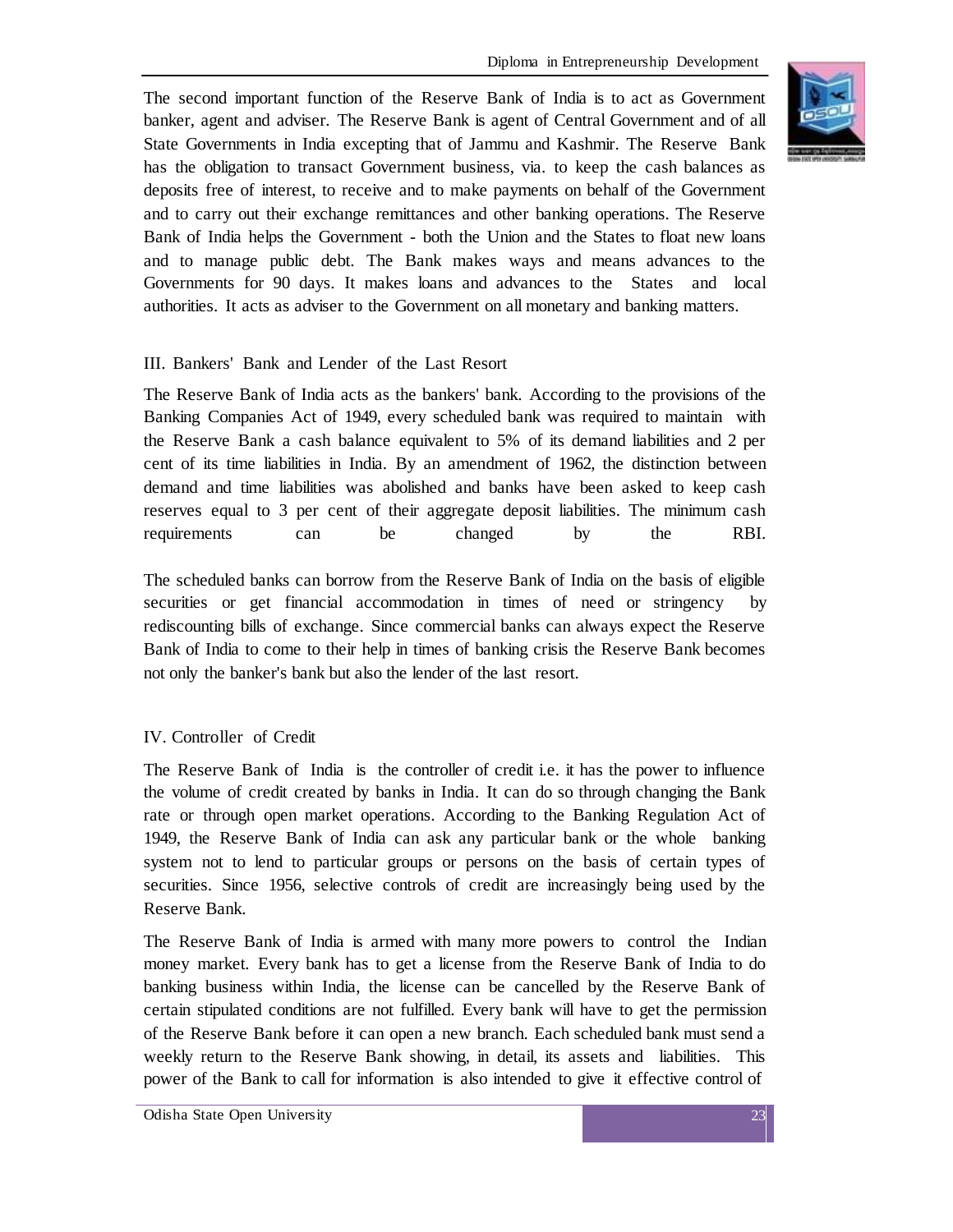the credit system. The Reserve Bank has also the power to inspect the accounts of any commercial bank.



As supreme banking authority in the country, the Reserve Bank of India, therefore, has the following powers:

- (a) It holds the cash reserves of all the scheduled banks.
- (b) It controls the credit operations of banks through quantitative and qualitative controls.
- (c) It controls the banking system through the system of licensing, inspection and calling for information.
- (d) It acts as the lender of the last resort by providing rediscount facilities to scheduled banks.

## V. Custodian of Foreign Reserves

The Reserve Bank of India has the responsibility to maintain the official rate of exchange. According to the Reserve Bank of India Act of 1934, the Bank was required to buy and sell at fixed rates any amount of sterling in lots of not less than Rs. 10,000. The rate of exchange fixed was Re.  $1 = sh$ . 6d. Since 1935 the Bank was able to maintain the exchange rate fixed at lsh.6d. Though there were periods of extreme pressure in favour of or against the rupee. After India became a member of the International Monetary Fund in 1946, the Reserve Bank has the responsibility of maintaining fixed exchange rates with all other member countries of the IMF.

Besides maintaining the rate of exchange of the rupee, the Reserve Bank has to act as the custodian of India's reserve of international currencies. The vast sterling balances were acquired and managed by the Bank. Further, the RBI has the responsibility of administering the exchange controls of the country.

#### VI. Supervisory functions

In addition to its traditional central banking functions, the Reserve bank has certain nonmonetary functions of the nature of supervision of banks and promotion of sound banking in India. The Reserve Bank Act, 1934, and the Banking Regulation Act, 1949 have given the RBI wide powers of supervision and control over commercial and cooperative banks, relating to licensing and establishments, branch expansion, liquidity of their assets, management and methods of working, amalgamation, reconstruction, and liquidation. The RBI is authorized to carry out periodical inspections of the banks and to call for returns and necessary information from them. The nationalization of 14 major Indian scheduled banks in July 1969 has imposed new responsibilities on the RBI for directing the growth of banking and credit policies towards more rapid development of the economy and realization of certain desired social objectives. The supervisory functions of the RBI have helped a great deal in improving the standard of banking in India to develop on sound lines and to improve the methods of their operation.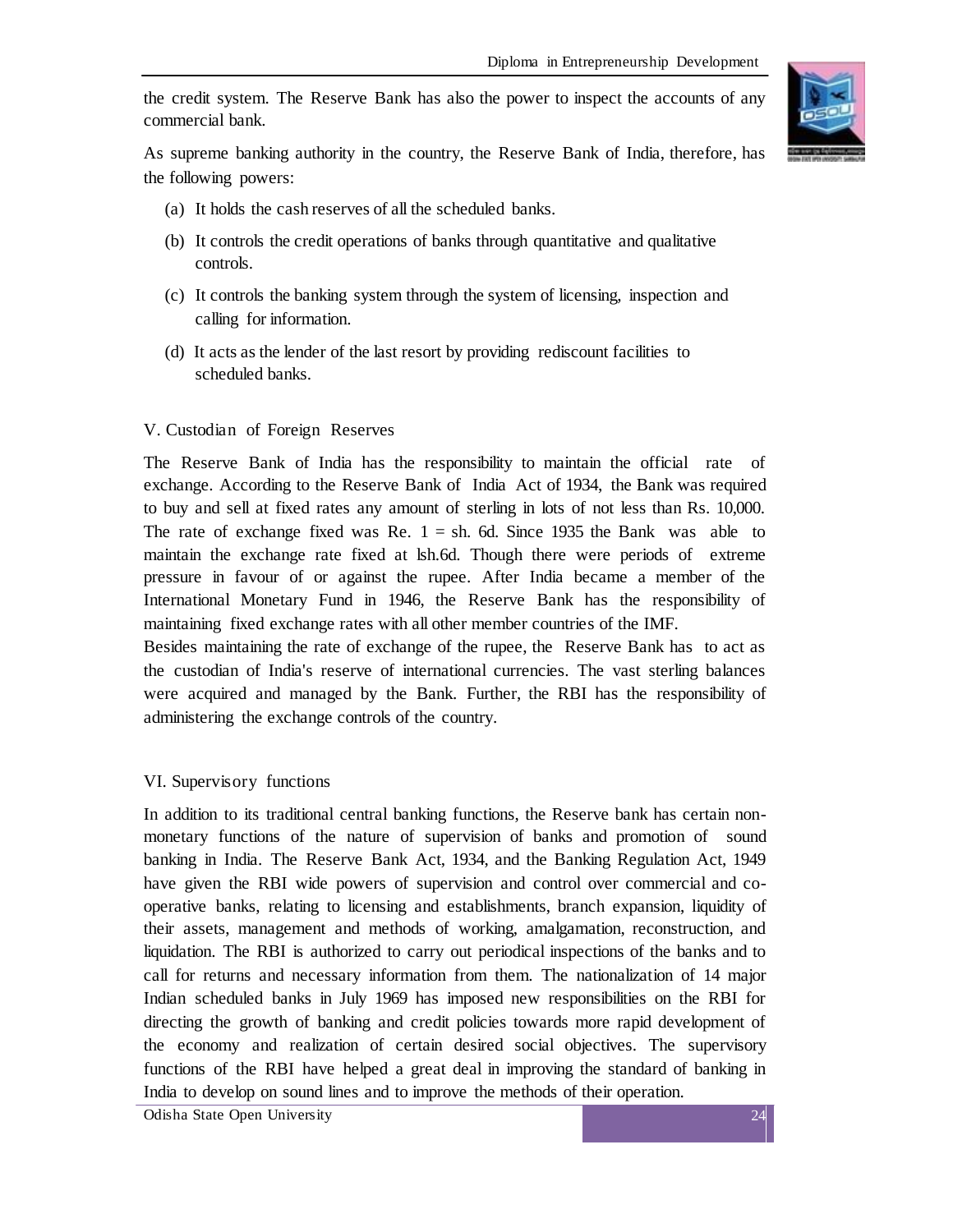## VII. Promotional functions

With economic growth assuming a new urgency since Independence, the range of the Reserve Bank's functions has steadily widened. The Bank now performs a variety of developmental and promotional functions, which, at one time, were regarded as outside the normal scope of central banking. The Reserve Bank was asked to promote banking habit, extend banking facilities to rural and semi-urban areas, and establish and promote new specialized financing agencies. Accordingly, the Reserve Bank has helped in the setting up of the IFCI and the SFC; it set up the Deposit Insurance Corporation in 1962, the Unit Trust of India in 1964, the Industrial Development Bank of India also in 1964, the Agricultural Refinance Corporation of India in 1963 and the Industrial Reconstruction Corporation of India in 1972. These institutions were set up directly or indirectly by the Reserve Bank to promote saving habit and to mobilize savings, and to provide industrial finance as well as agricultural finance. As far back as 1935, the Reserve Bank of India set up the Agricultural Credit Department to provide agricultural credit. But only since 1951 the Bank's role in this field has become extremely important. The Bank has developed the co-operative credit movement to encourage saving, to eliminate moneylenders from the villages and to route its short term credit to agriculture. The RBI has set up the Agricultural Refinance and Development Corporation to provide long-term finance to farmers.

# FURTHER READINGS

- Harihara Krishnan Banking India: Accepting deposit for the purpose of  $\mathbb{L}$ lending (Partridge India)
- IIBF Advanced Bank Management ( Macmillan)  $\mathbb{L}$

# MODEL QUESTIONS

- 1. Explain the functions of commercial banks.
- 2. Elaborate the classification of banks.



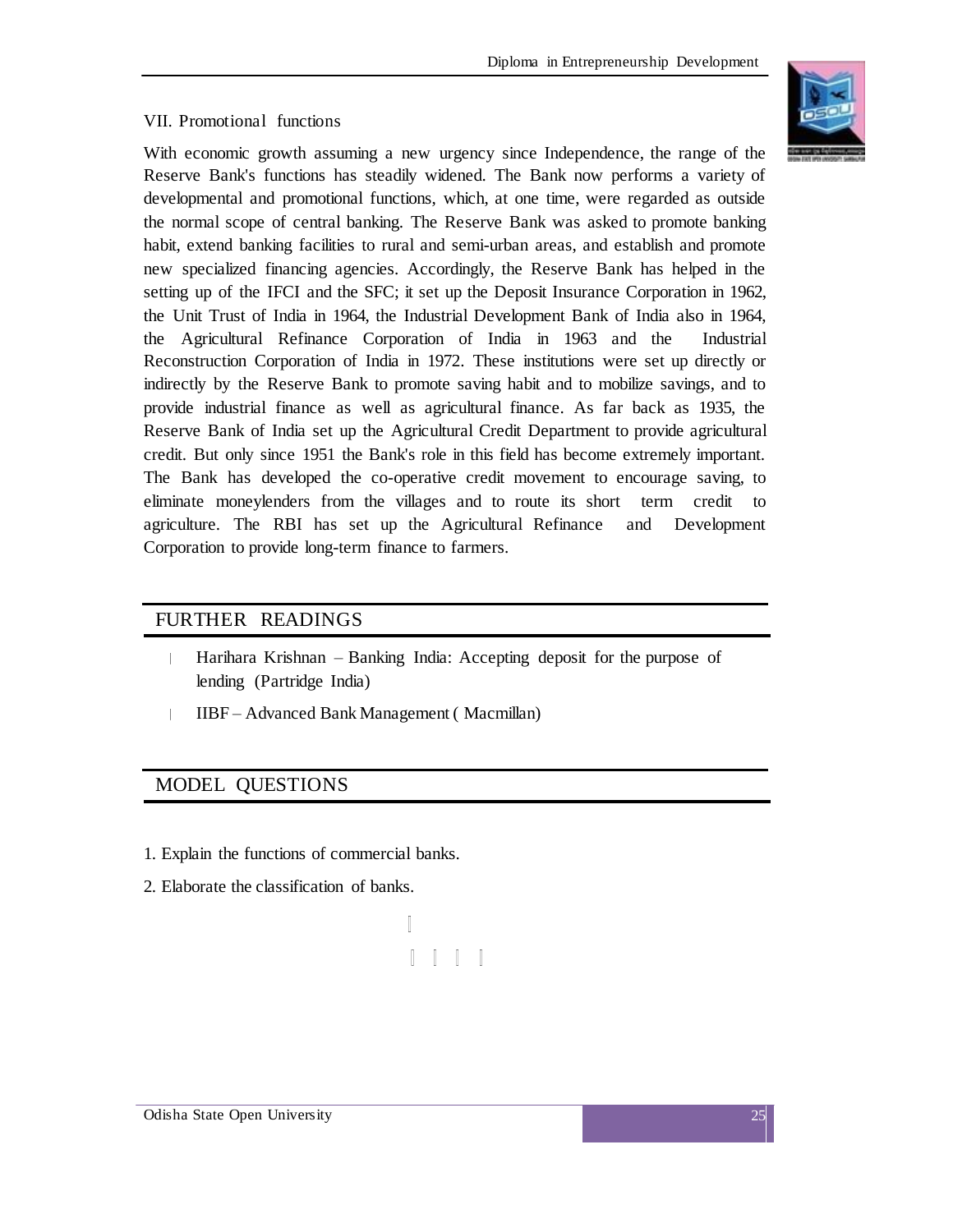# Unit-2

# Government Assistance for Small Enterprises

# Learning Objectives

After completion of the unit, you should be able to:

- Understand the definition of Small Scale Enterprises.
- Know the role of Small Scale Enterprises.  $\begin{array}{c} \hline \end{array}$
- Make out the classification of Small Enterprises.
- Understand the problems of Small Scale Enterprises.
- Appreciate the recent initiatives by the Government.

# Structure

Introduction Definition of Small Scale Enterprises Modern vs. Traditional Cottage SSEs Role of SSEs Problems of SSEs in India Government Measures Recent Initiatives by the Government Let's Sum-up Key Terms Self Assessment Questions with Answers Further Readings

Model Questions

# Introduction

The industrial policy resolutions have given special role to the small scale sector. The small scale sector plays a pivotal role in the Indian economy in terms of employment, output and exports. The growth in this sector has resulted into wider dispersal of industrial and economic activities and ensures better use of local resources. The small sector covers a wide spectrum of industries and small scale services and business

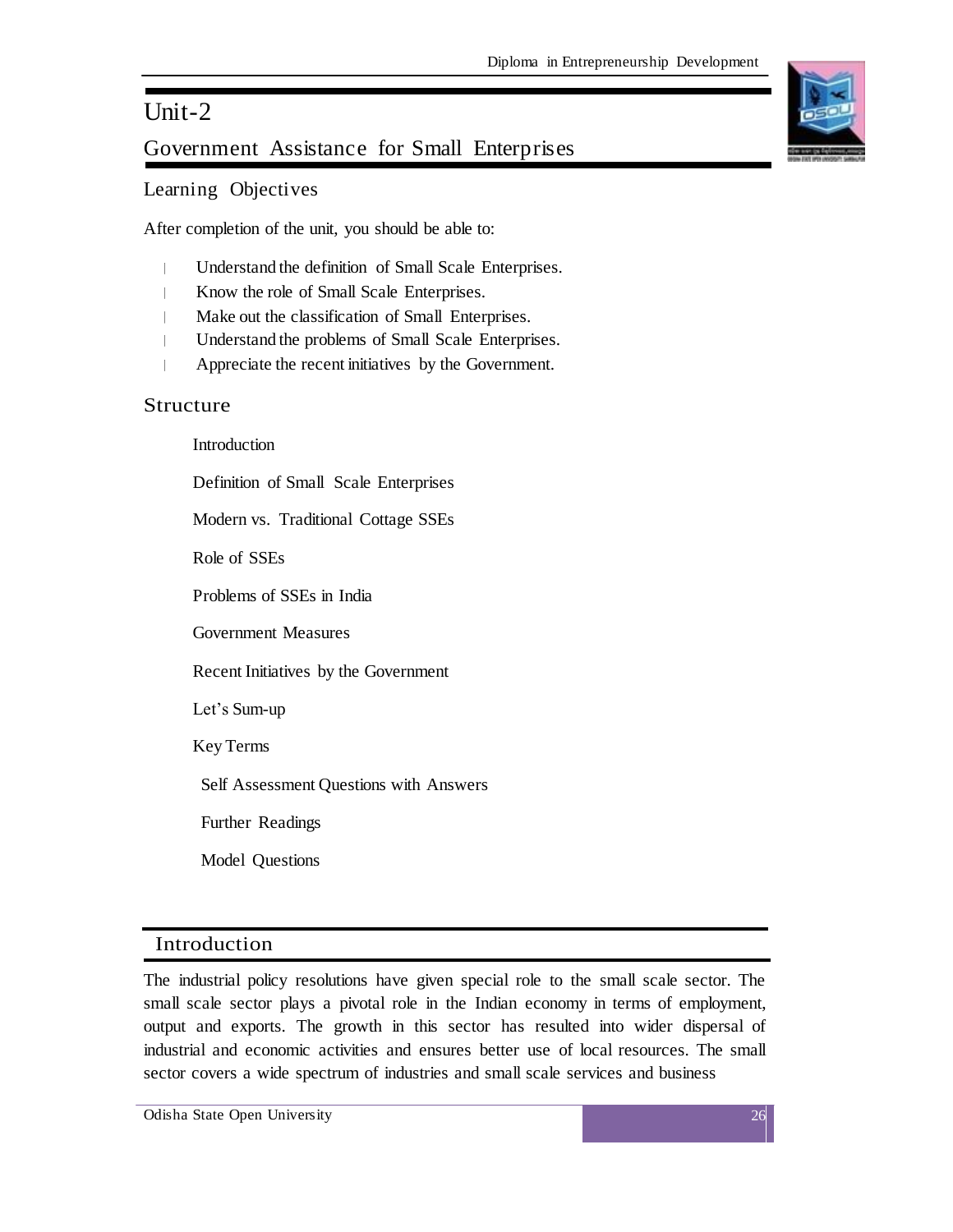enterprises and thus is referred to as small scale Enterprises (SSEs). SSEs include modern small scale industries (SSIs), tiny enterprises, small scale service enterprises and village and cottage industries.



# Definition of Small Scale Enterprises (SSEs)

The definition of SSEs is based on the criterion of value of plant and machinery which has been revised over the years. At present the small industrial unit has been classified as follows:

- i) Small Scale Industrial Units (SSI) units having investment in plant and machinery upto Rs.1 crore.
- ii) Ancillary Industrial Units having investment in plant and machinery upto Rs.1 crore. Such an undertaking must sell not less than 50 percent of its output to other industrial undertakings.
- iii) Export-oriented Units having investment in plant and machinery upto 1 crore. The unit must export at least 30 percent of its output by the end of three years from the date of commencement of production.
- iv) Tiny Units having investment in plant and machinery upto Rs.25 lakhs irrespective of location.

The investment limit in plant and machinery in case of specified Hi-tech and export oriented units has been raised to Rs. five crore to ensure suitable technology up gradation and to enable them to attain competitive edge.

Definitions of Micro, Small & Medium Enterprises under Micro, Small & Medium Enterprises Development (MSMED) Act, 2006

In accordance with the provision of (MSMED) Act, 2006 the Micro, Small and Medium Enterprises (MSME) are classified in two Classes:

(a) Manufacturing Enterprises: The enterprises engaged in the manufacture or production of goods pertaining to any industry specified in the first schedule to the industries (Development and regulation) Act, 1951). The Manufacturing Enterprise are defined in terms of investment in Plant & Machinery.

(b) Service Enterprises: The enterprises engaged in providing or rendering of services and are defined in terms of investment in equipment.

Thus the new definition have clearly included industrial as well service into Small Scale Enterprises(SSEs).The limit for investment in plant and machinery / equipment for manufacturing / service enterprises are as under: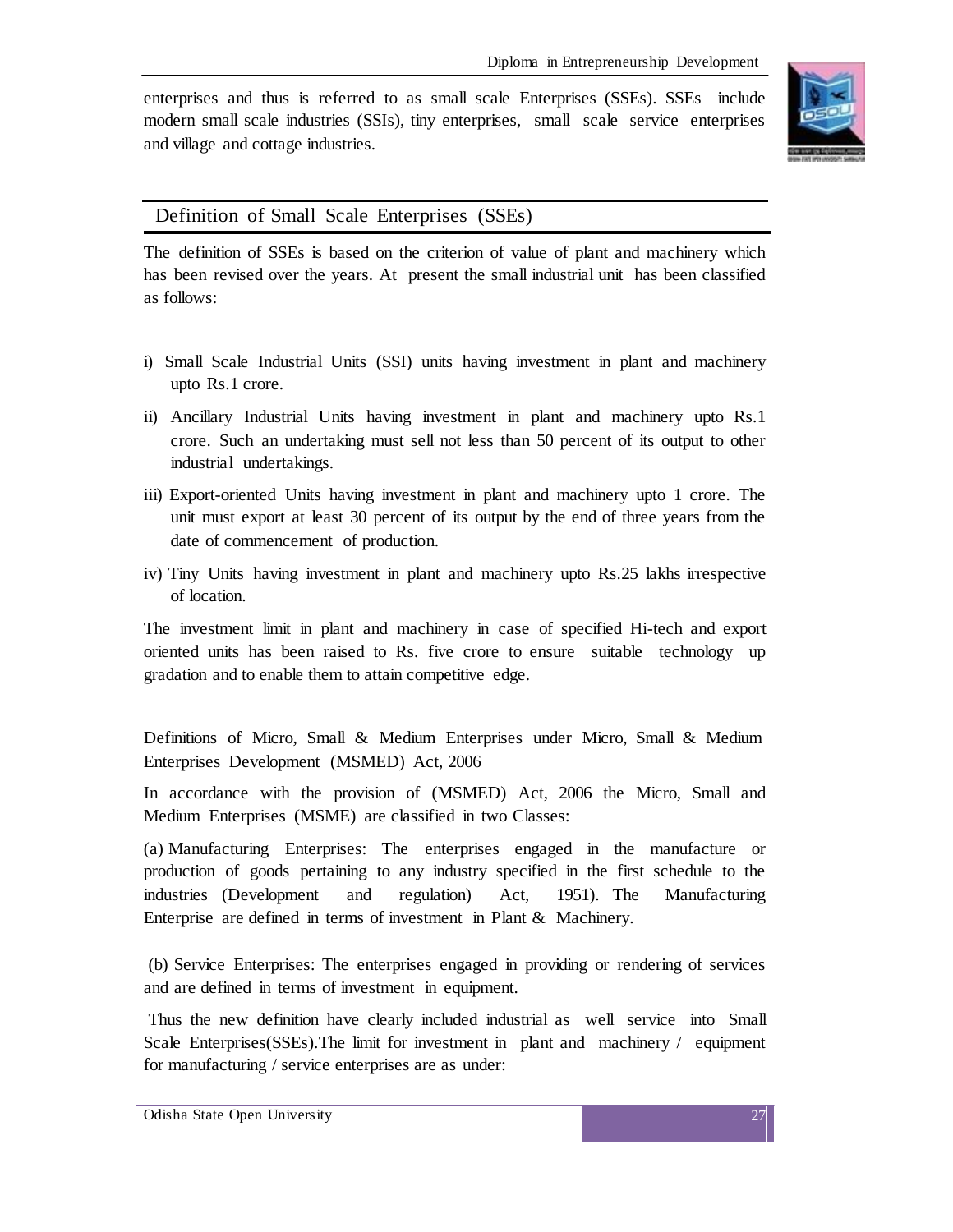| Manufacturing Sector      |                                                                            |
|---------------------------|----------------------------------------------------------------------------|
| <b>Enterprises</b>        | Investment in plant & machinery                                            |
| Micro Enterprises         | Does not exceed twenty five lakh rupees                                    |
| <b>Small Enterprises</b>  | More than twenty five lakh rupees but does not exceed<br>five crore rupees |
| <b>Medium Enterprises</b> | More than five crore rupees but does not exceed ten crore<br>rupees        |
| Service Sector            |                                                                            |
| <b>Enterprises</b>        | Investment in equipments                                                   |
| Micro Enterprises         | Does not exceed ten lakh rupees                                            |
| <b>Small Enterprises</b>  | More than ten lakh rupees but does not exceed two crore<br>rupees          |
| <b>Medium Enterprises</b> | More than two crore rupees but does not exceed five crore<br>rupees.       |

(Self Test Questions)

1. What is the significance of Small Scale Enterprises?

- 2. Explain the following terms:
	- (a) Ancillary units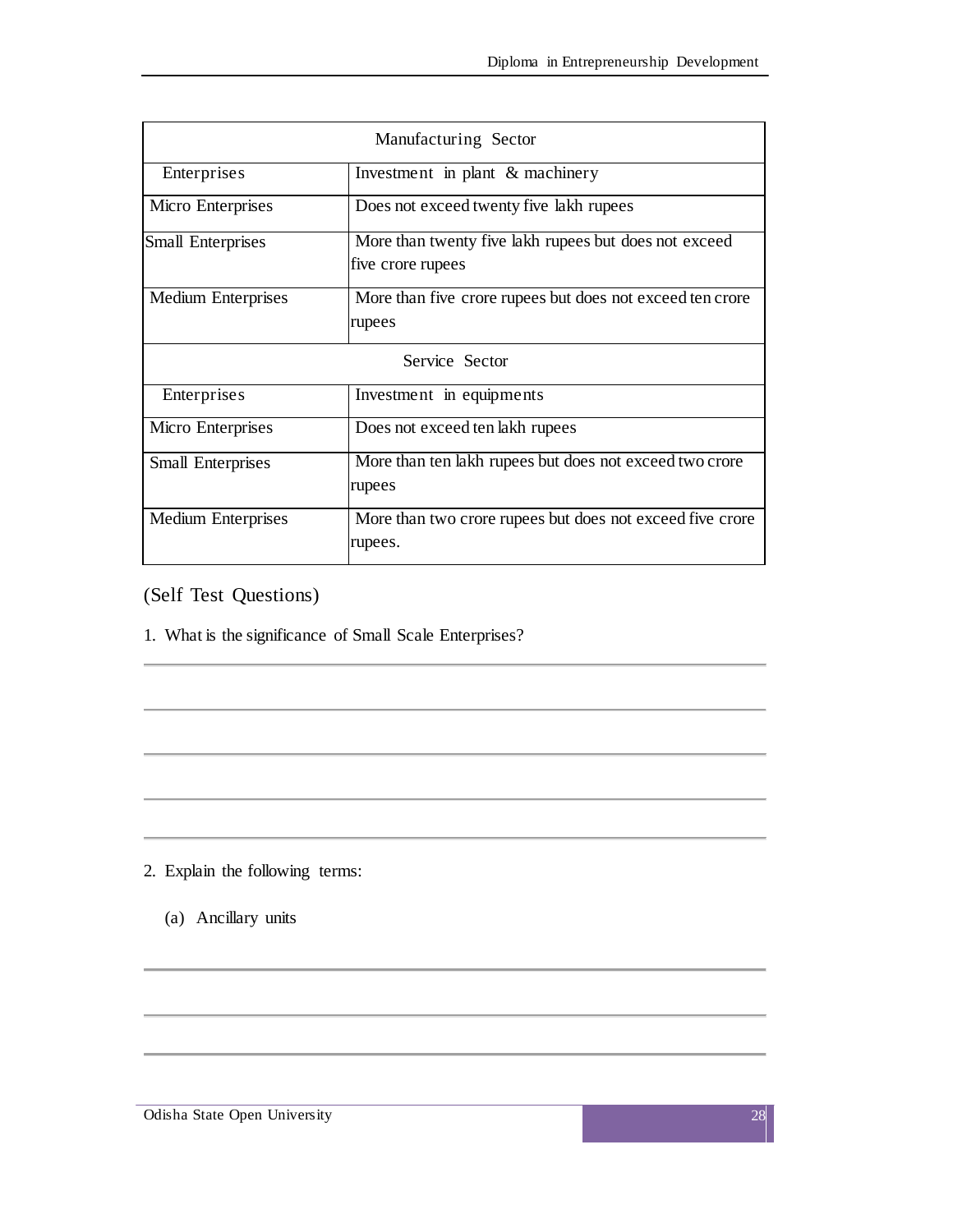# (b) Export-oriented units



(c) Tiny units

# Modern vs. Traditional Cottage SSEs

Traditional SSEs are labor-intensive, requires specialized skills and craftsmanship which are often handed down from one generation to another. The cottage industries are generally located in the rural areas, mostly make use of local resources and cater to the local demands. These industries involve the production of conventional goods.

Modern SSEs are capital-intensive and involves high-tech in the production. These are generally concentrated in the urban areas and may procure raw materials from distant places and produce sophisticated goods that are sold both in national and international markets. These industries produce sophisticated goods.

# Role of SSEs

SSEs have acquired prominent role in the industrial and economic development. It has contributed significantly to the socio-economic welfare of the country. The SSEs continue to be a vibrant sector of the Indian economy. It contributes significantly to the growth of Gross domestic product (GDP), employment generation, exports and creation of entrepreneurial base. These are discussed as follows:

1) Employment Generation: The small scale sector contributes about four-fifth of manufacturing employment in India. The SSEs are generally labor-intensive and thus create more employment for the given amount of capital. SSEs provide employment to locally available semi-skilled and unskilled workers who would otherwise be unemployed.

Further, SSEs develop self-employment and entrepreneurial base in the country. Given the acute unemployment problem in India, creation of employment opportunities largely depends upon the development of SSEs.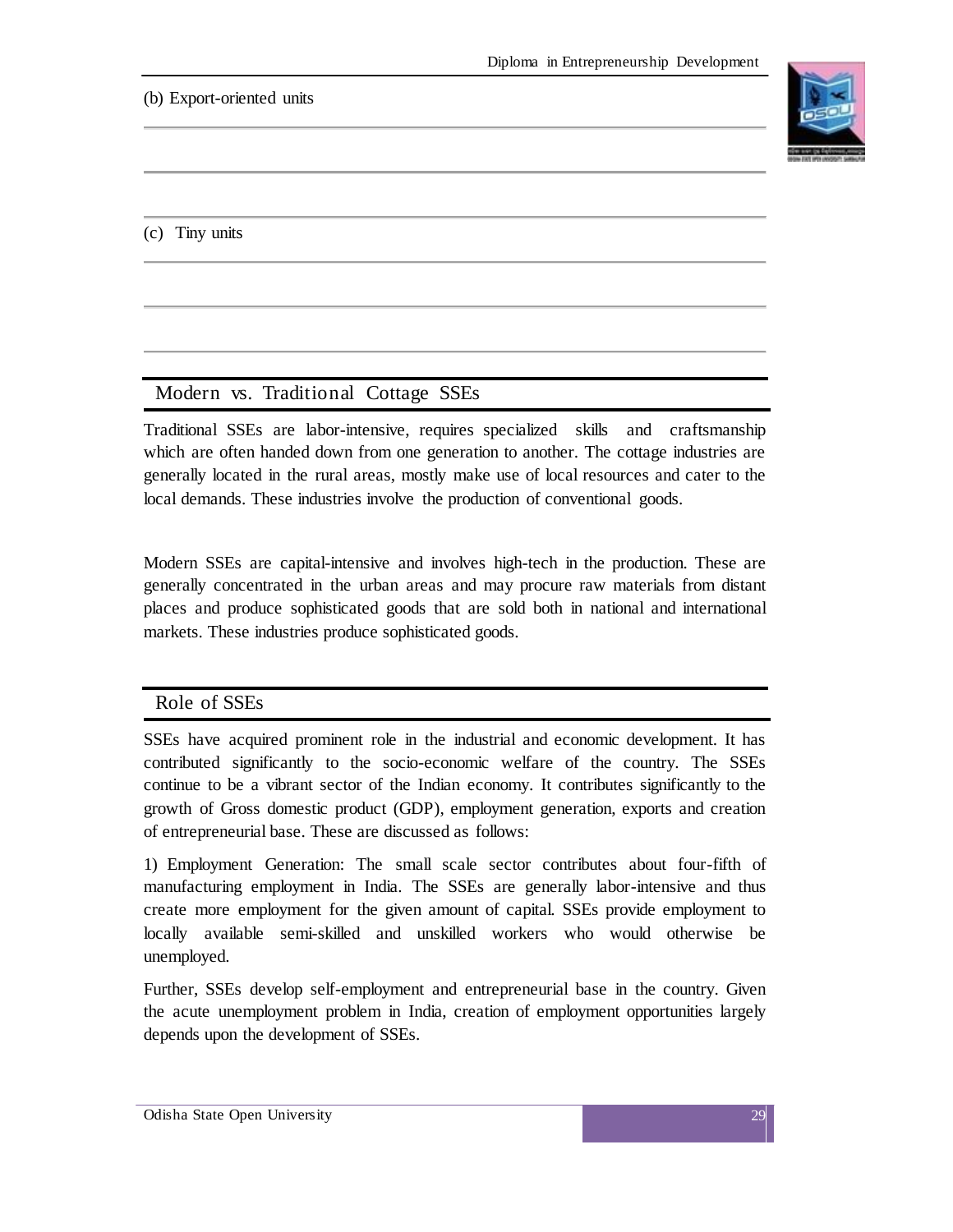During Xth plan period (2002-07), SSEs register around 4.57 percent growth in employment where as large industries growth was around 0.85 percent. It is the segment which provides employment next to agriculture. The growth in employment in this sector is much above the population growth of India (i.e1.5 percent) The employment intensity of this sector can be judged from the fact that 1 person is employed for every Rs.1.49 lakh rupees invested in fixed assets of SSEs as against 1 person for every Rs. 5.56 lakh in the large organized sector.



2) Equitable distribution of Income and wealth: The equitable distribution of income and wealth occurs as the large numbers of SSEs are dispersed in wide range of regions and is held by large number of people. The number of SSEs account for more than 95 percent of total industrial units in the country. Large scale industries on the other hand are owned by few big owners and so led to concentration of income and wealth in the hands of few. Further, SSEs possess much larger employment potential as compared to large enterprises. Small sector thus enable a vast majority of people to derive the benefits of economic development.

3) Mobilization and utilization of local latent resources: SSE mobilizes the latent i.e. unused or idle resources in terms of surplus labor, idle capital and deploys these resources in the productive activity. The SSEs provide opportunities to develop entrepreneurial skills and encourage the innovations at the grassroots level. It provides large amount of supply links by sourcing inputs from the local areas and so have greater local multiplier effect than large enterprises. This is a definite gain to the society as a whole.

4) Regional Dispersal of Industries: SSEs are dispersed across wide range of areas and regions. The large scale industries are concentrated in big metropolitan cities as these cities provide an easy access to the basic facilities of power, transport, roads, banking etc. as such it resulted into regional disparities with already well-off states developed faster than other. The small scale industries with localized operations spread in the remote corner of the economy. These industries can be easily set up in different parts of the country and energizes the village industries. This led to reduction of regional economic disparities.

5) Contribution toward GDP and output growth: SSEs contribute around 39 percent of gross manufactured output. The output in Xth plan recorded a growth rate of 8.87 percent p.a.

6) Contributes towards Foreign Exchange: SSEs hold a significant share in exports earnings. The products like handicrafts, gems, jewelry, carpets, carpets, silk which is a forte of SSEs possess huge demand in foreign market. These products require low importcontent. Further, the financial constraints and small size of SSEs inhibit the sourcing of raw inputs from abroad and greater use of local resources and save foreign exchange. Thus SSEs contribute to the precious foreign exchange of the country. The direct exports from SSEs accounts for nearly 34 percent of total exports.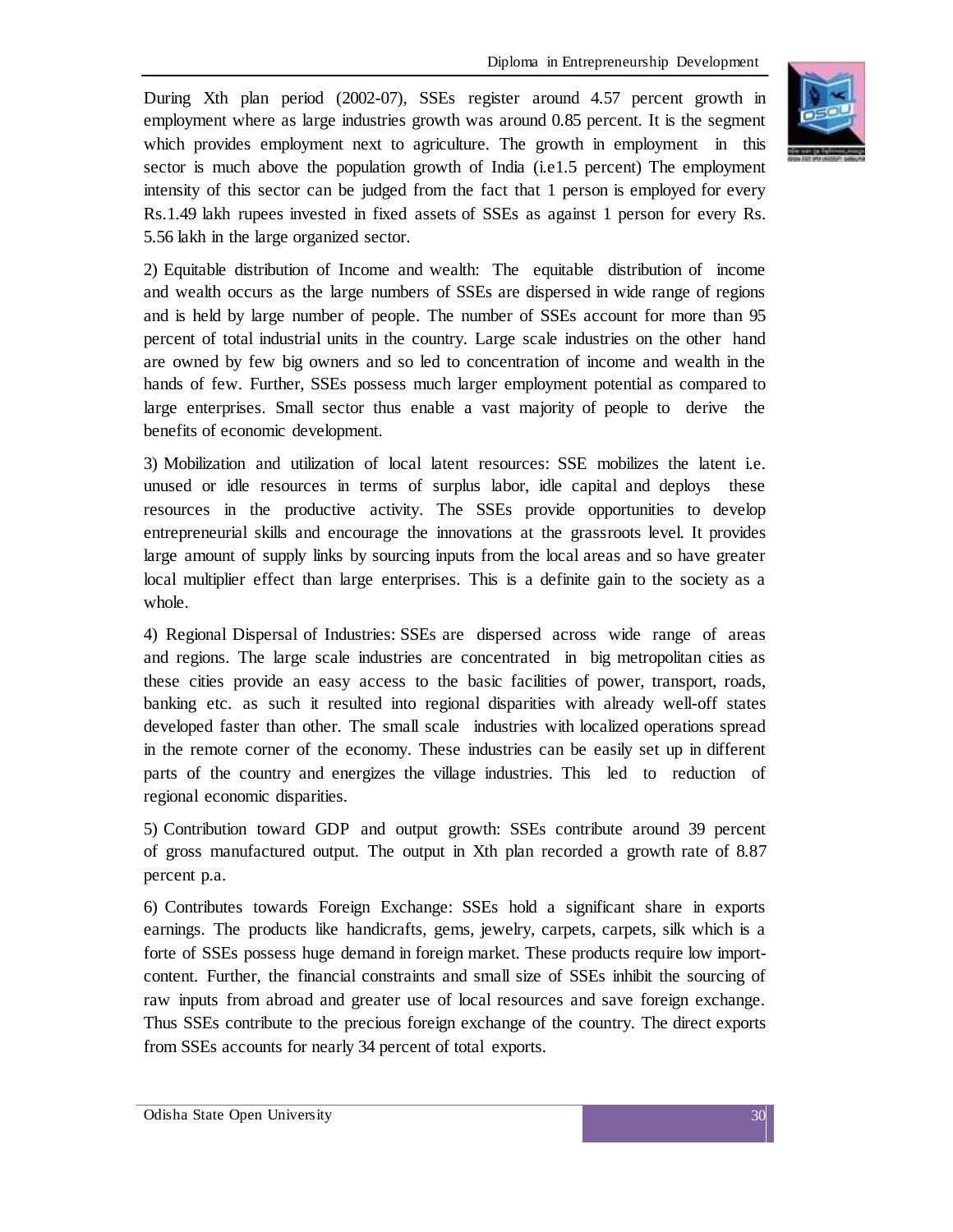Besides direct exports SSEs indirectly contribute to the export earnings in terms of production of parts or components for use in exportable goods or export order from large units. Further, the non-traditional products account for more than 95 percent of total SSEs exports. The products groups' where SSEs dominates are sports goods, readymade garment, processed food and leather products.



7) Arrest Rural-Urban Migration: The rapid increase of population and lack of enough job opportunities in the rural areas has caused migration of rural population to urban areas. This excessive migration has resulted into problems like housing shortage, low level of civic facilities, growth of slums and additional social problems like theft etc. The development of SSEs in the rural areas can provide employment opportunities near the homes of rural people and so reduce rural migration.

# (Self Test Questions)

3. How small scale enterprises create more quantum of employment generation?

4. Explain how mobilization and utilization of local latent resources are done by SSEs?

# Problems of SSEs in India

Concurrent with an impressive growth SSEs face number of problems which are manifested in such a way that this sector fails to achieve the required amount of dynamism and growth. The problems of SSEs are discussed as follows:

1) Financial Problems: Finance is the most important aspect for any industrial development. The scarcity of finance and credit is the main obstacle in the growth of SSEs. These enterprises are generally organized in sole-proprietary and partnership

Odisha State Open University 31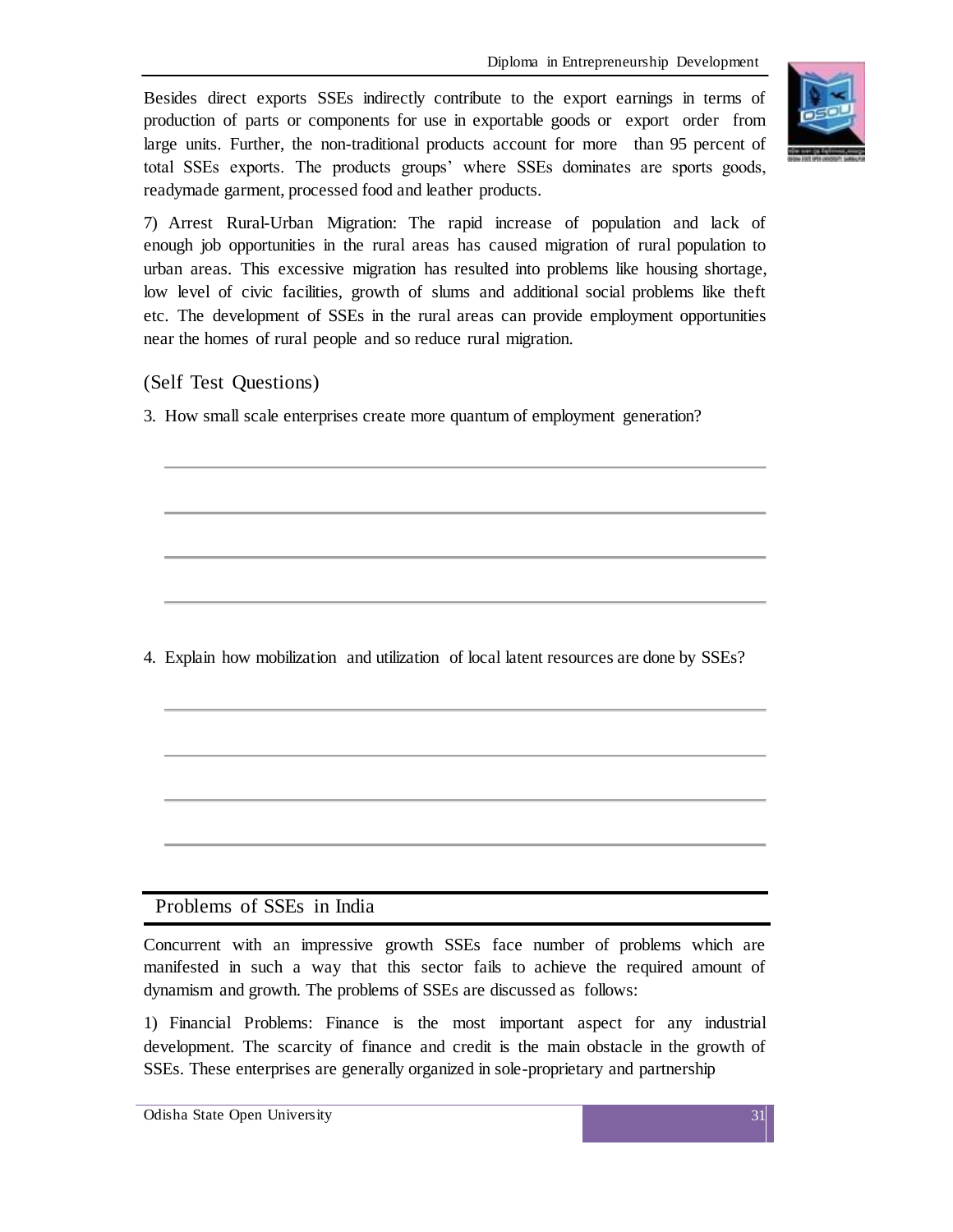concerns and so have no access to the capital market. There exists insufficient equity type institutional support. Delays in institutional finance, unhelpful attitude of banks are the common problems of SSEs. The delay in sanctions of loans occur due to lengthy procedural formalities, insistence upon certificate from local authorities such as village office, block development officers etc and over-emphasis on collateral security. Banks generally avoid financing smaller SSEs due to high mortality rate, low overall recovery performance and high cost of servicing SSEs loans. In this scenario SSEs have to depend upon high interest non-institutional finance.

2) Slow Technological Progress: Paucity of funds is the major area for the slow adoption of innovative practices in the business. The unsatisfactory technology delivery mechanism such as arrangement for demonstration of cost and use of new technology also cause low technical progress in SSEs. SSEs especially the cottage and village industries have to depend upon outdated and obsolete production technique. This adversely affects the quality of output and increases manufacturing cost.

3) Marketing –Related Problems: The problem of marketing products of SSEs generally arise due to small scale production causing high product cost, lack of standardization of product, adequate marketing research, competition from big industrial units and insufficient research and holding capacity. Another related problem is the weak bargaining power of tiny and village industries vis-à-vis large buyers which is causing long overdue from these buyers. SSEs thus fail to obtain fair and timely price for their products. Lack of proper marketing is an important factor causing sickness in SSEs. The inadequate organized marketing support for cottage and village industries also causes low promotion of their products.

4) Lack of Proper Planning: Planning comprises of the outlay of the quantum of output, time framework of implementation, product and marketing strategies. The performance feasibility study are often neglected by SSEs due to time and cost factors. As a consequence, SSEs face large sickness at early stage of their operation.

5) Sickness: There exists large level of sickness amongst SSEs. The incipient sickness (ie. Sickness at an early stage of existence) is largely due to lack of planning, professional management and financial problems. The sickness causes wastage of large amount of finances that remain locked into these units. Further, sickness also leads to various socio-economic problems such as lower production, employment and exports.

6) Shortage of Raw Material: Raw material scarcity caused disruption in the production process. SSEs fail to make bulk purchases and thus have to pay higher price for inputs. The suppliers of scarce raw material give preference to buyers. SSEs have to depend upon low quality localized high price raw material. Further, SSEs fail to make alternative arrangements for critical inputs such as power due to financial constraints. These factors adversely affect product quality and cost of production.

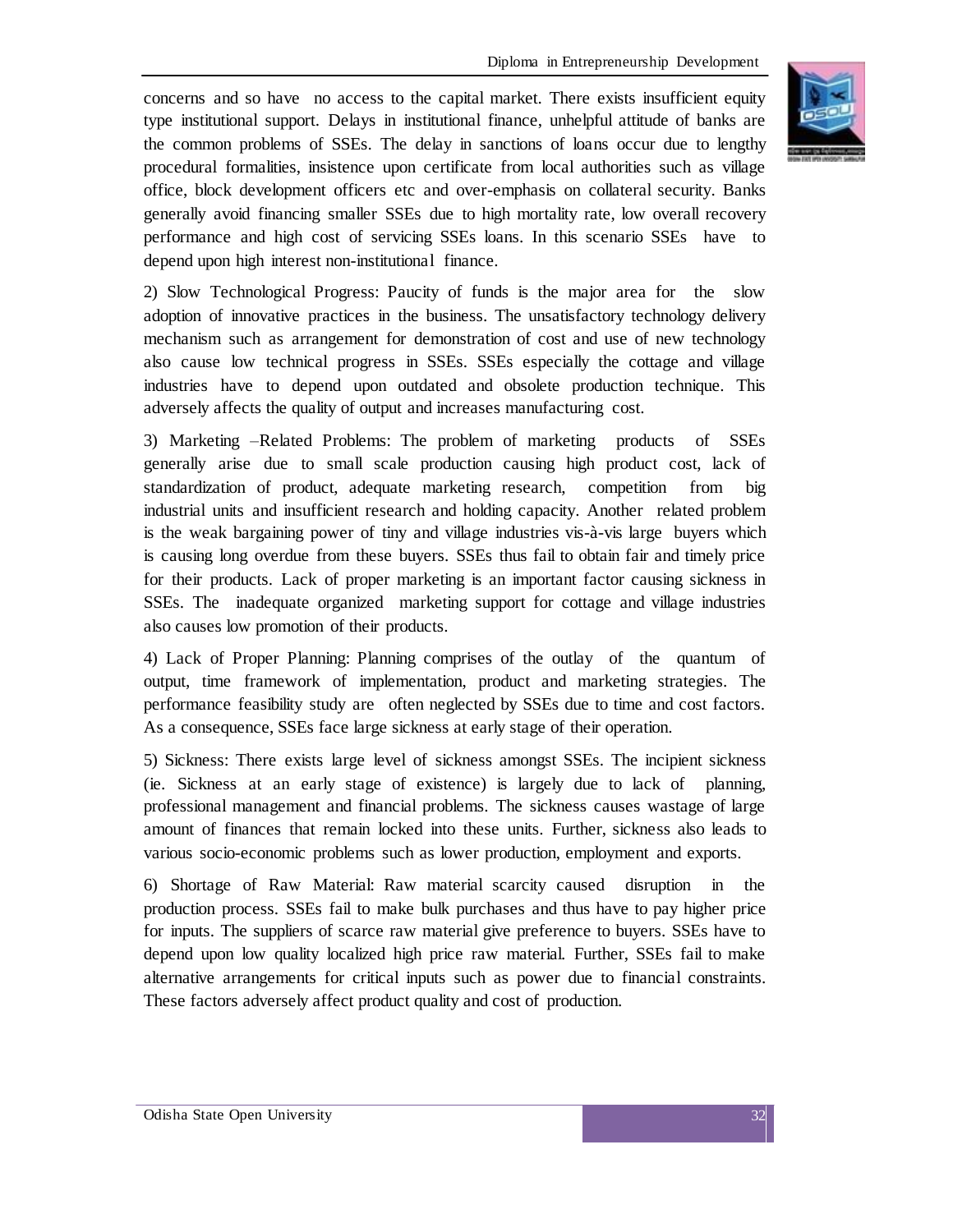# Government Measures

An important place is assigned to SSEs sector in the development policy of the country. Till 90's Government focused more on protectionist policy towards SSEs. The shift in policy paradigm towards this sector occurred since1991 to impart more vitality and growth-impetus to the sector. The sector has been substantially delicensed. The regulations and procedures have been reviewed and modified to instill competition and efficiency in this sector. The policy initiatives adopted to promote this sector are discussed below:

1. Reservation: The policy of reservation was initiated in 1967 primarily as a promotional and protective measure for exclusive production in SSEs. The number of items reserved is continually revised by Government. In 1967, 47 items were reserved for exclusive production by SSEs which expanded to 873 in October 1984. The rationale of reservation policy was to expand employment opportunities through setting up of SSEs and to protect them from competition by large enterprises. In the new global scenario with WTO agreement Government is required to remove quantitative restrictions on imports of items. A large number of items exclusively reserve for SSEs can now be freely imported. Thus the reservation has cost its relevance so the government has drastically reduced the number of items reserved for exclusive manufacture by micro small and medium enterprises (MSME). As on March 2007, the list of items for exclusive production contains 114 items which was further reduced to 35 in February 2008. Non-MSME units can undertake manufacture of reserved items only if they undertake 50 percent export obligations.

2. Financial Support: Government has made efforts to ensure adequate and timely availability of financial assistance to SSEs. RBI has issued guidelines to public sector banks to ensure 20 percent growth in credit to SSEs. Small Industries Development Bank of India (SIDBI) which is an apex institution and coordinates the financial assistance availability to SSEs has scaled up and strengthens its credit operations to this sector. The branch network of SIDBI has been increased. In order to improve an access to the capital market, the equity participation by other industrial undertaking not exceeding 24 percent of total shareholding has been allowed. The legislative changes are under way to allow limited liability partnership for SSEs. This would limit the financial liability of some partners who have invested capital. Risk capital fund has been created to provide equity-type long term loans to SSEs. The credit guarantee fund scheme is launched by government in 2000 to allow collateral free credit to SSEs.

3. Fiscal Support: Government has allowed tax concessions in terms of lower excise duty on production, lower sales tax on sales, tax-holiday and extended the time limit for payment of excise duty by SSEs.

4. Marketing Support Measures: In order to provide market support to SSEs, Government has taken following measures:

(i) Preferential Purchases and Price Preferences by Government: The Government

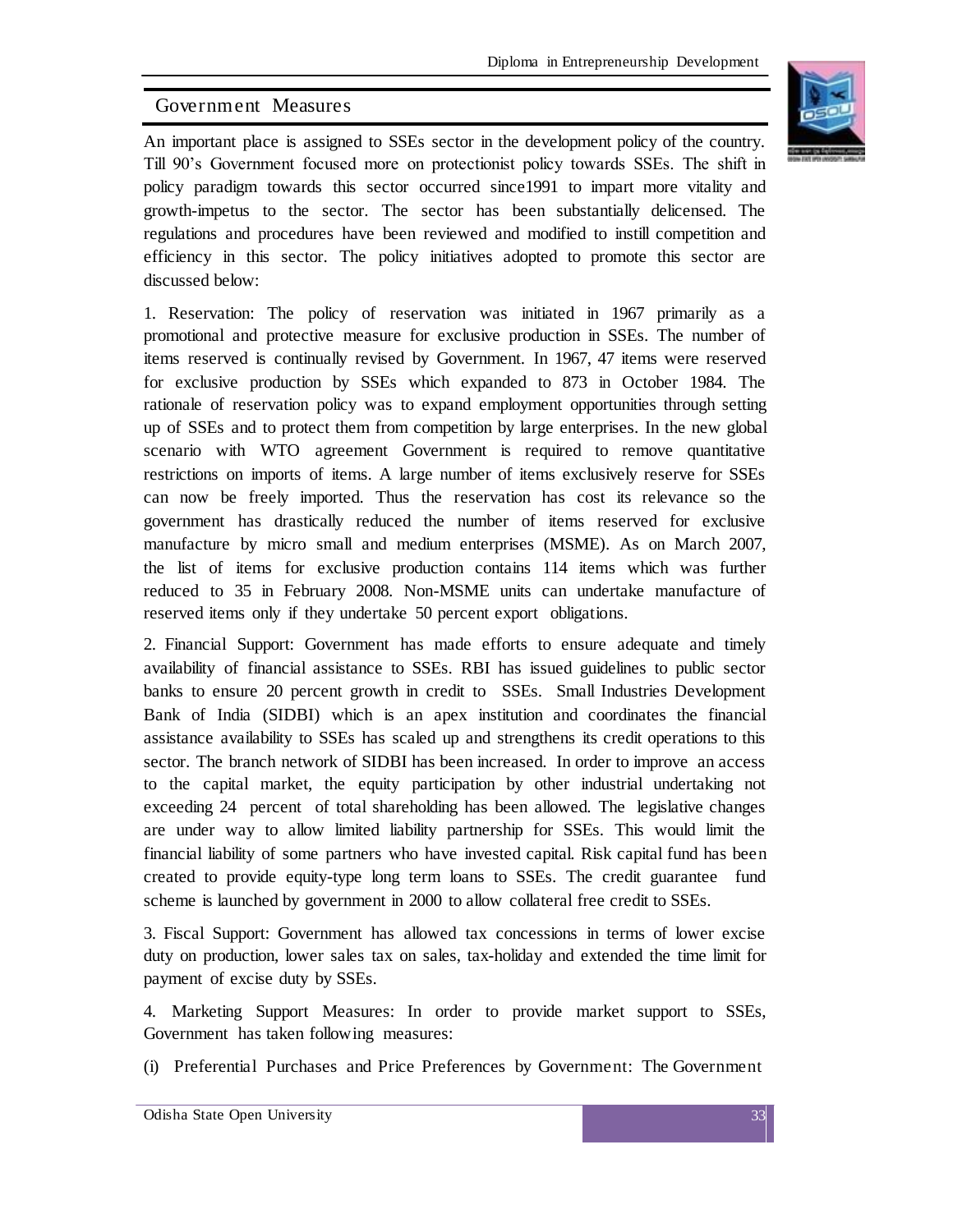organizations are statutorily required to make specified level of purchase from SSEs and the same has to be disclosed in their annual reports. At present the number of items for exclusive purchase from SSEs stood at 358. Government also provides price preference to SSEs in their purchases over large scale units.



(ii) Financial Assistance is allowed for participation in the international trade fair by representatives of SSEs.

(iii) Training Programmes on various aspects of marketing like marketing management, export marketing etc are conducted by Government.

(iv) Institutional Marketing Support is provided by National Small Industries Corporation (NSIC) and Small Industries Development Organization (SIDO).

5. Institutional Support: Government has established various organizations to help SSEs. These institutions assist SSEs in purchase of raw material, marketing of goods, technological and skill improvement and arranging credit. The important organization established are Khadi and Village Industries Commission and commodity specific organizations such Handloom Board, Cottage Industries Board, Coir Board etc. Specialized financial and consultancy institutions such as SIDBI, NABARD (for supporting rural industries), SIDOs, NSIC has been established to provide financial, marketing and managerial assistance to SSEs.

6. Raw Material Assistance: The institutional support is provided to allow availability of raw material (both indigenous and imported) at fair price. The centers have been established to distribute scarce raw material to SSEs. Buffer stocks are maintained for raw materials. This has helped SSEs to focus on production of quality products.

# Recent Initiatives by the Government

In view of liberalization and globalization and reduced Government intervention in market-driven economy the protectionist policies has been replaced by supportive policies. The recent measures adopted by government are as follows:

(i) Legislative Measures: Micro, Small and Medium Enterprises Development Act, 2006 has been enacted to facilitate the promotion and development of SSEs. This Act seeks to facilitate promotion and development and enhancing competitiveness of these enterprises. It provides the first-ever legal framework for recognition of the concept of "enterprise" (comprising both manufacturing and services) and integrating the three tiers of these enterprises, namely, micro, small and medium. The basic purpose is to develop the consultative mechanism at the national level that represents stakeholders from three classes of enterprises. The act provides for the establishment of specific funds to support SSEs. The progressive credit policy with targeted growth of credit to SSEs has been incorporated in the Act. The mechanism has been designed to reduce the problems of delayed payment to SSEs.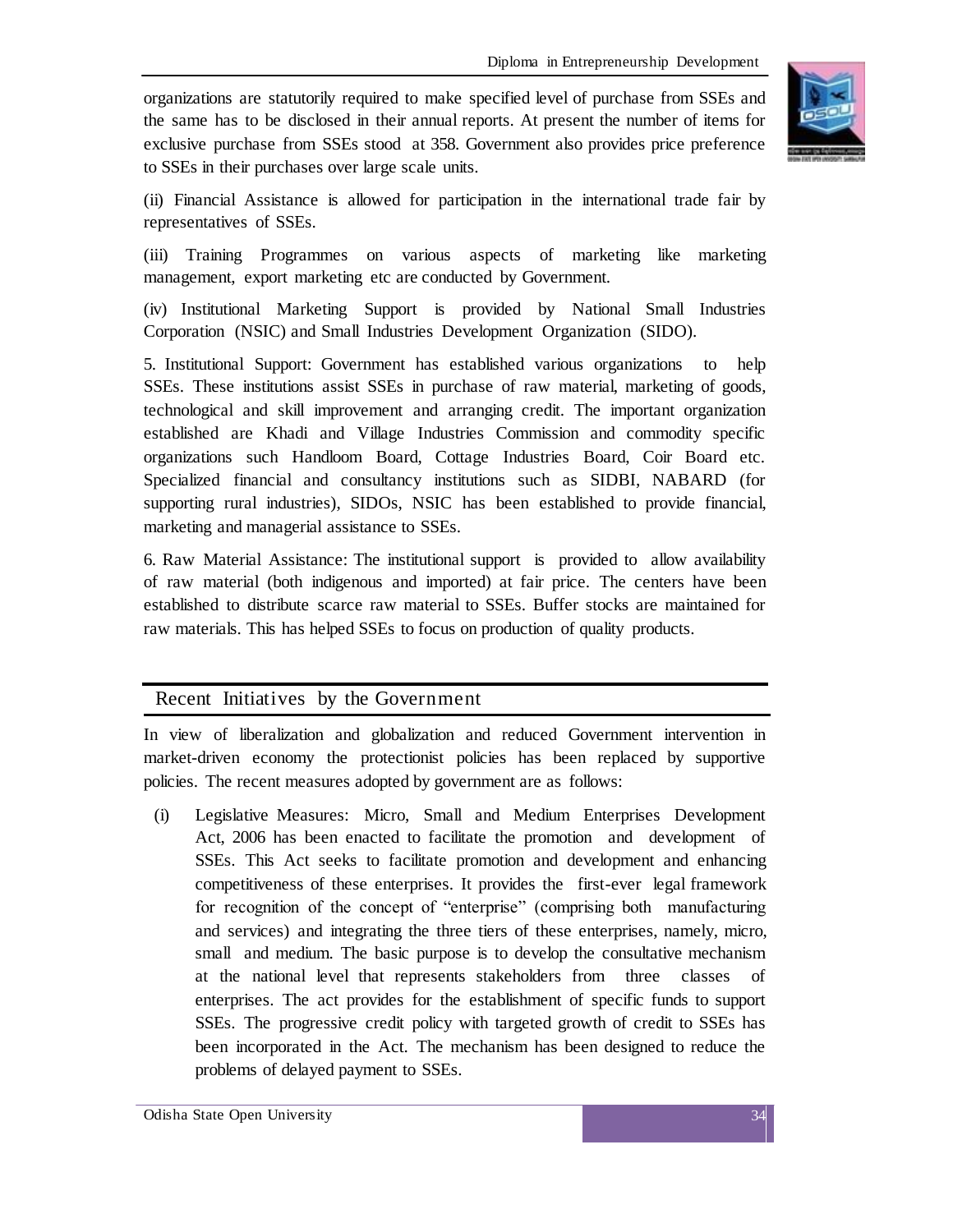(ii) Support for Cluster-Based Development: The holistic approach is adopted to develop cluster of SSEs so as to provide common facilities in these clusters. The existing industrial infrastructure will be upgraded and new facilities will be created in the public-private partnership mode.



- (iii) Technology and Quality Up Gradation: The support is provided by establishing training-cum product development centres.
- (iv) Strengthening of Entrepreneurial and Managerial Development Programmes: Financial assistance is provided to B-schools to conduct tailormade management courses for SSEs. Entrepreneurial clubs are established in the Colleges or Universities.
- (v) Empowerment of Women-Owned Enterprises: The concessions, marketing and credit facilities on priority basis are provided to enterprises owned and managed by women.
- (vi) Strengthening of Data base for SSEs: It is decided to collect database on SSEs through annual sample surveys and quinquennial (i.e. happening every five years) census so that policy decisions can be framed for SSEs based on systematic data that provides inputs for systematic policy initiatives.

# Let's Sum-up

SSEs enjoy inherent advantages over their larger counterparts in terms of generation of employment opportunities, equality of income and wealth and greater export potential. The globalize economy has ushered in greater accessibility to the market, need of greater linkage of SSEs with larger companies and improved manufacturing techniques. The measure adopted by Government have been attempted to alleviate the problems of SSEs. The recent initiatives have changed the outlook of business from protection to liberalization. It has created a sense of competition amongst SSEs.

#### Key Terms

Small Scale Industrial Units are the units having investment in plant and machinery up to Rs.1 crore.

Ancillary Industrial Units having investment in plant and machinery up to Rs.1 crore. Such an undertaking must sell not less than 50 percent of its output to other industrial undertakings.

Export-oriented Units having investment in plant and machinery up to 1 crore. The unit must export at least 30 percent of its output by the end of three years from the date of commencement of production.

Tiny Units having investment in plant and machinery up to Rs.25 lakhs irrespective of location.